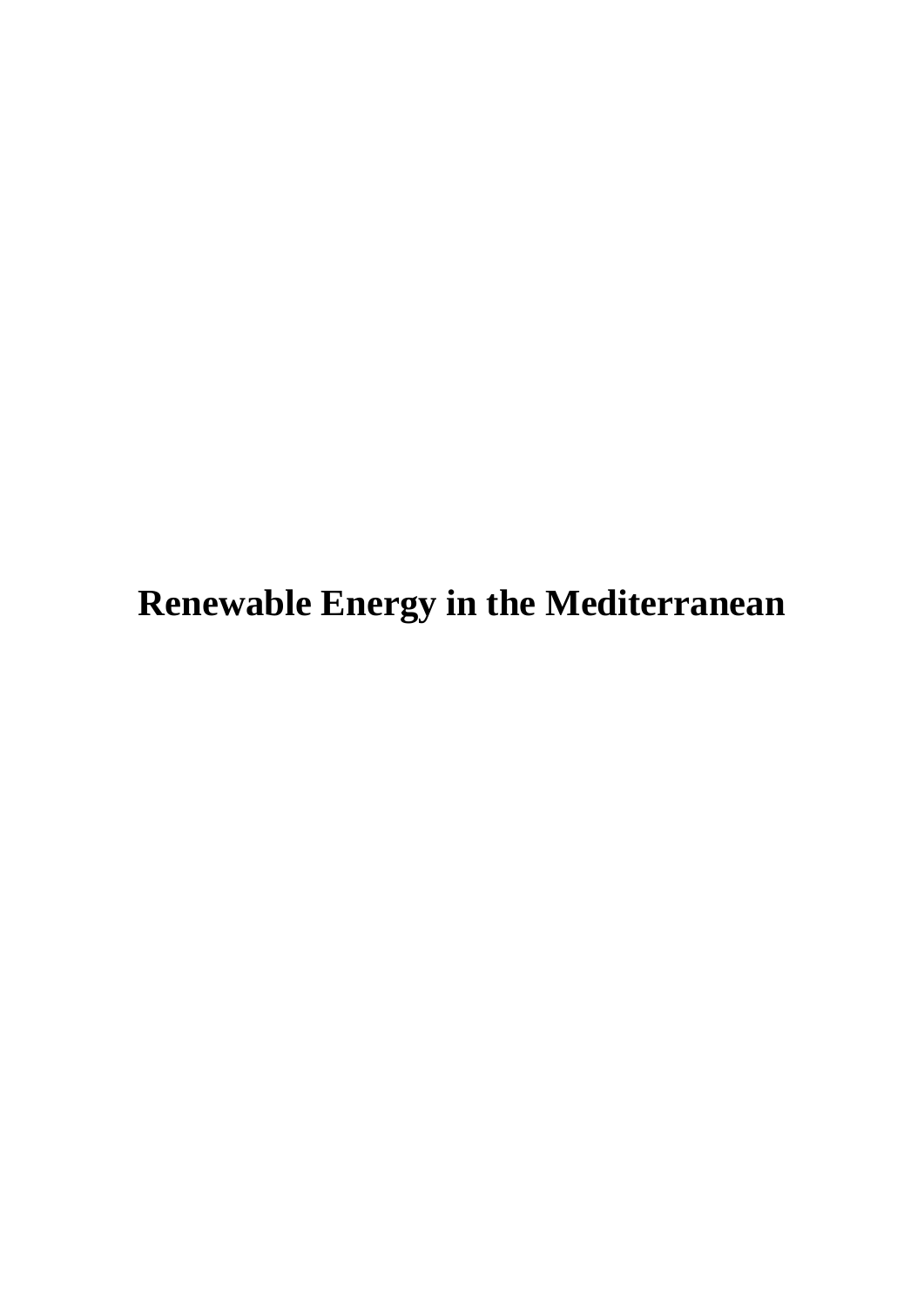**The file note was written by the the Aston Centre for Europe - Aston University (authors: Dr. J. Bloomfield, Dr. N.Copsey, Dr. C. Rowe). It does not represent the official views of the Committee of the Regions.** 

More information on the European Union and the Committee of the Regions is available on the internet through [http://www.europa.eu](http://www.europa.eu/) and [http://www.cor.europa.eu r](http://www.cor.europa.eu/)espectively.

Catalogue number: QG-30-12-972-EN-N ISBN: 978-92-895-0642-7 DOI: 10.2863/63509

© European Union, 2011 Partial reproduction is allowed, provided that the source is explicitly mentioned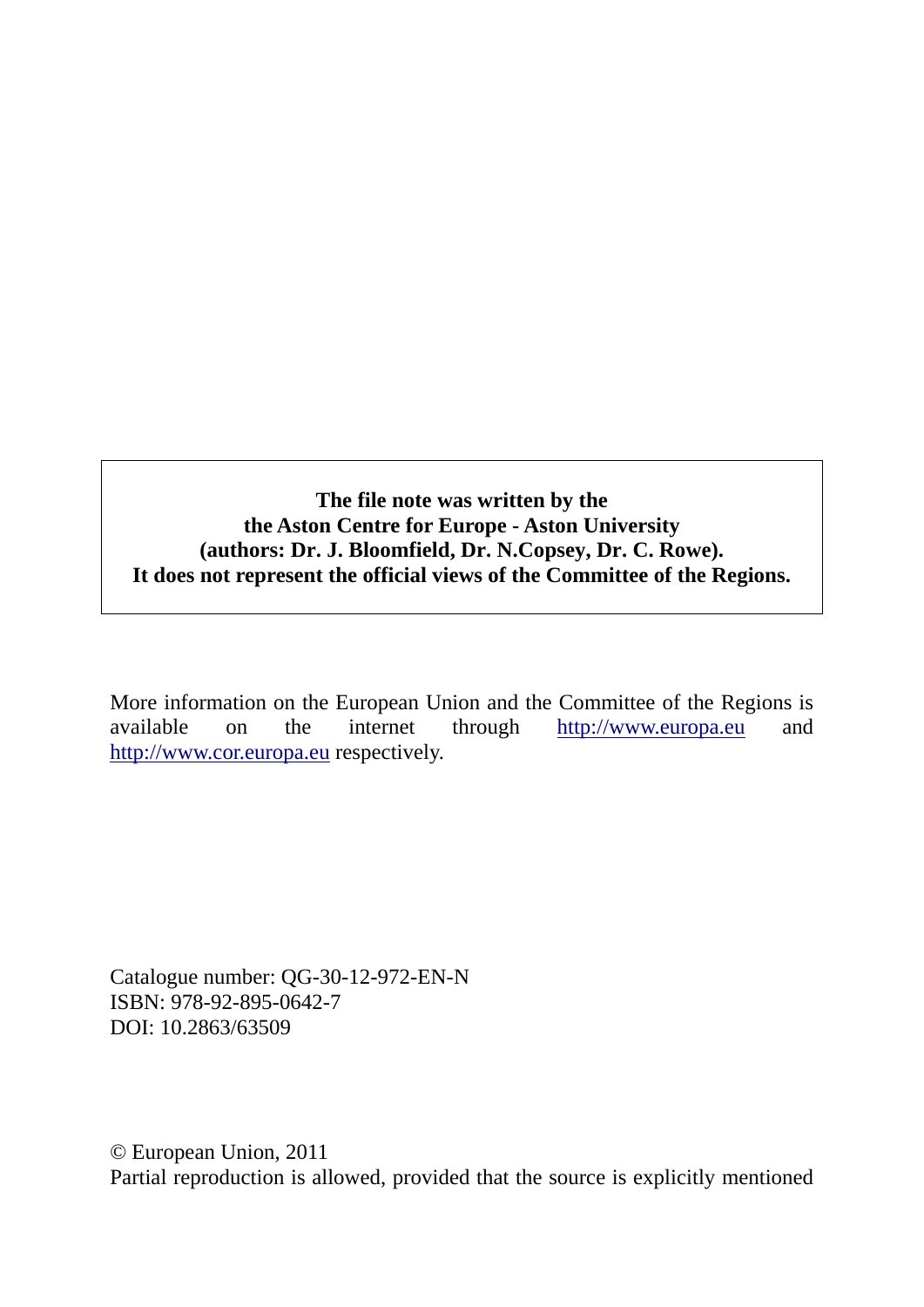# **Table of Contents**

| 1. The Potential of the Southern and Eastern Mediterranean 5                |  |  |  |  |  |
|-----------------------------------------------------------------------------|--|--|--|--|--|
| 1.1                                                                         |  |  |  |  |  |
|                                                                             |  |  |  |  |  |
|                                                                             |  |  |  |  |  |
|                                                                             |  |  |  |  |  |
| 2. Relevant examples of good practice by local and regional authorities     |  |  |  |  |  |
|                                                                             |  |  |  |  |  |
| 2.1                                                                         |  |  |  |  |  |
| Languedoc-Roussillon Region: Spreading the Use of Solar Panels  12<br>2.2   |  |  |  |  |  |
| 2.3                                                                         |  |  |  |  |  |
| Rivas Vaciamadrid Municipality. Solar Panels on Public Buildings  13<br>2.4 |  |  |  |  |  |
| 2.5                                                                         |  |  |  |  |  |
| Education, Training and Knowledge Development in Renewable<br>2.6           |  |  |  |  |  |
|                                                                             |  |  |  |  |  |
|                                                                             |  |  |  |  |  |
| 3.1                                                                         |  |  |  |  |  |
| 3.2                                                                         |  |  |  |  |  |
| 3.3                                                                         |  |  |  |  |  |
| 3.4                                                                         |  |  |  |  |  |
|                                                                             |  |  |  |  |  |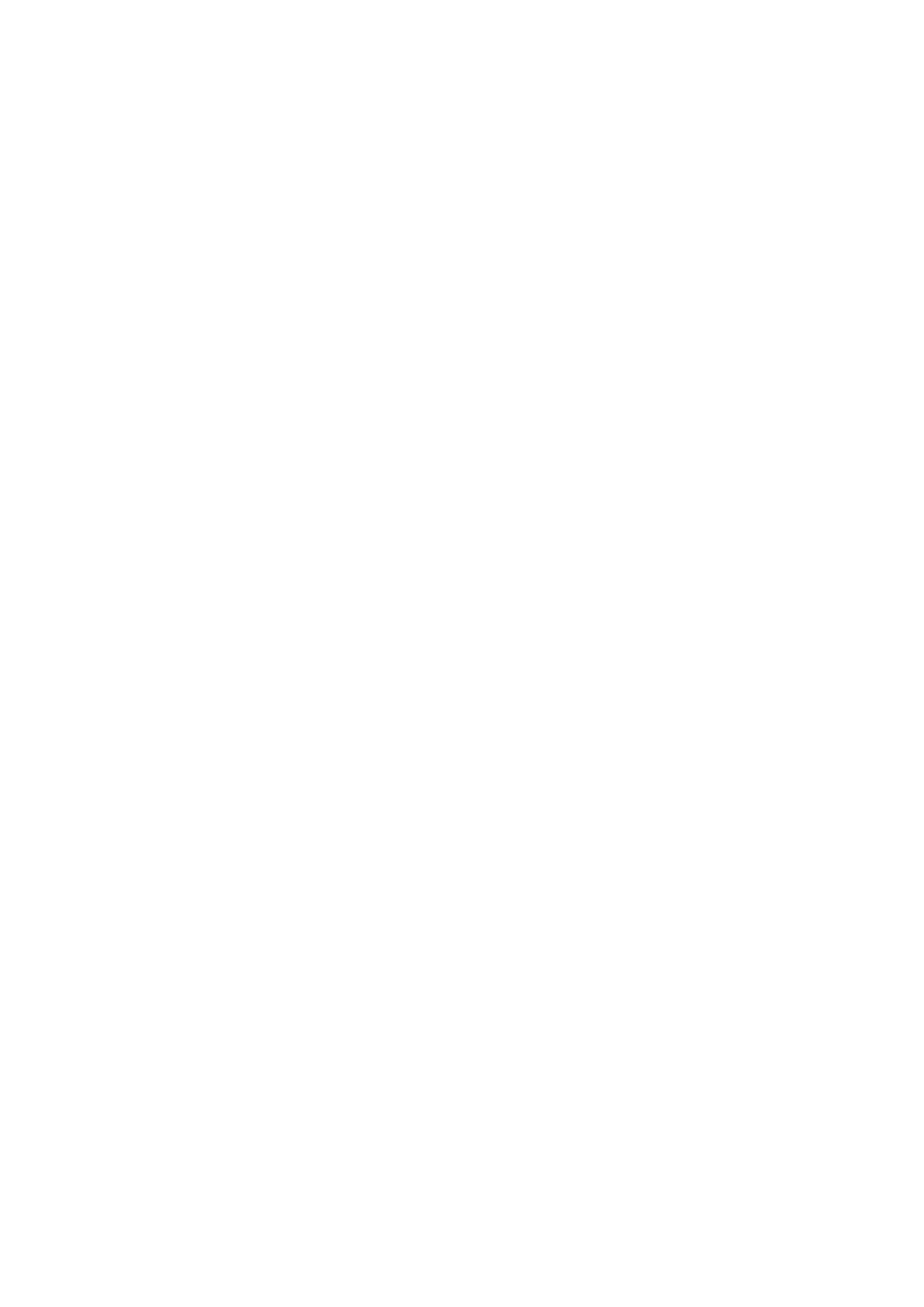# <span id="page-4-0"></span>**Introduction**

1.1 The geographical proximity and the nexus of interests that bind Europe and North Africa together has long been recognised. More than fifteen years ago the Barcelona Declaration, adopted by the Euro-Mediterranean Conference in November 1995 stated: "Municipalities and regional authorities need to be closely involved in the operation of the Euro-Mediterranean Partnership. City and regional representatives will be encouraged to meet each year to take stock of their common challenges and exchange experiences".

 There then followed a long hiatus. Political attention focused on the enlargement of the European Union across Central and Eastern Europe. Only when this was accomplished did some political attention return to the Mediterranean Basin. Momentum returned to the issue during 2008, especially during the French Presidency of the European Union.

 The re-launch of the 'Barcelona Process: Union for the Mediterranean' (UfM) was agreed on 13 July 2008 and included a statement that "heads of state and government underscore the importance of active participation of local and regional authorities… in the implementation of the Barcelona process: Union for the Mediterranean."

 In response to this and related developments, the Committee of the Regions was able to establish a **Euro-Mediterranean Regional and Local Assembly (ARLEM)** in January 2010**.** This is a consultative assembly which aims at bringing a regional and local dimension to the Euro-Mediterranean partnership. ARLEM is a joint project of the Committee of the Regions, regional and local authorities around the three shores of the Mediterranean, and European and international associations representing regional and local authorities working on the ground. The initiative is designed to facilitate the establishment of contacts, good practice sharing between cities and regions; the promotion of inter-municipal and interregional cooperation; and seeks to involve local and regional authorities more closely in the specific projects of the Union for the Mediterranean. The inaugural ARLEM meeting took place on 21 January 2010 at the Pedralbes Palace in Barcelona, Spain.

 As part of the Barcelona Process the European Union has established both a financial instrument with the establishment of a European Neighbourhood policy and institutional structures, notably the Union for the Mediterranean and within it the Assembly of Regional and Local Authorities of the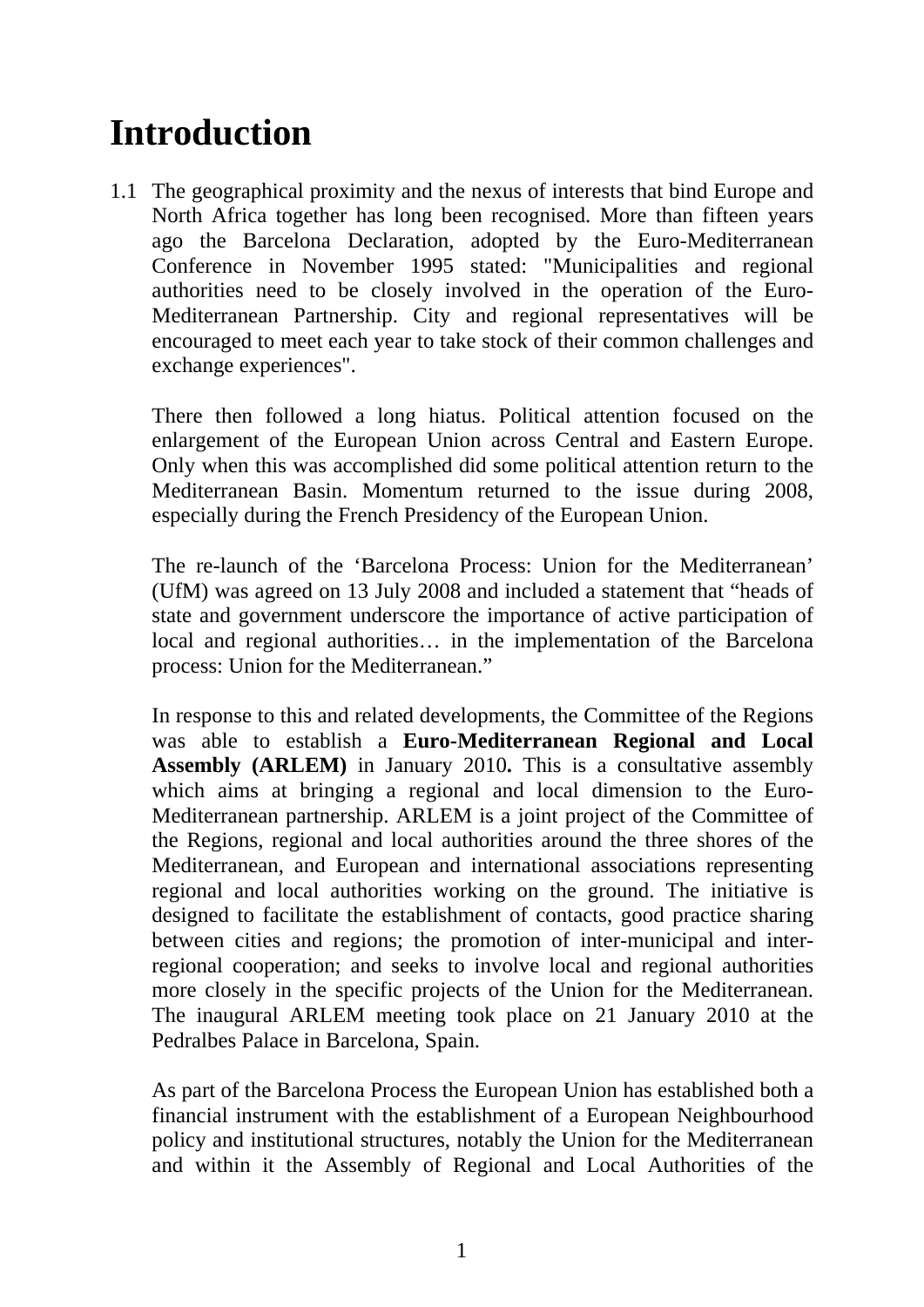Mediterranean (ARLEM.) With the current upheavals across the Middle East and North Africa, the big question in 2011 is whether these structures and instruments can adapt and respond to the new situation. For local and regional authorities the question posed is whether they are able to propose effective and practical solutions to the big issues facing the cities and public authorities in the countries of the southern and eastern Mediterranean.

1.2. No challenge is bigger than climate change. It has become a major security issue as the United Nations' top environment official has warned. From rising sea levels in the Indian Ocean to the increasing spread of desert in Africa's Sahel region, global warming will cause massive disruption across the world according to Achim Steiner, executive director of the UN Environment Programme (UNEP). "People are being pushed into other people's terrain by the changing climate and it is leading to conflict. Societies are not prepared for the scale and the speed with which they will have to decide what they will do with people."<sup>1</sup>

 If left unchallenged, runaway climate change across sub-Saharan Africa would have both a disastrous impact on North Africa and dramatic spillover effects on all of Southern Europe. For instance, there would certainly be unprecedented population movements from North Africa across the Mediterranean into Europe. Already, during the preparations of this report this issue has flared up with the landings of migrants and refugees in Lampedusa and Malta and the request of the French and Italian governments to modify the Schengen processes.

 While it is important to be aware of the downside, nevertheless Steiner and the UNEP are clear that this is an issue that can be tackled. Steiner believes that concerted government action on renewable energy, sustainable transport and agriculture and energy efficiency are the key. He gives a European example where local and regional authorities have been heavily involved. "How can an economy like Germany's have achieved a 15 percent renewable electricity supply in less than a decade if it was impossible to do so? It introduced a law which triggered a technology boom, an investment boom and a market for renewable energy which has given Germany this phenomenal increase in wind power".<sup>2</sup>

1.3. Climate change represents a huge challenge for all countries and citizens. But it is a challenge that cannot be met by national governments alone. It requires the active engagement and participation of all local and regional authorities.

<sup>&</sup>lt;sup>1</sup> See report in The Independent. 21 June 2007.

<sup>2</sup> Interview in Newsweek 3 April 2009.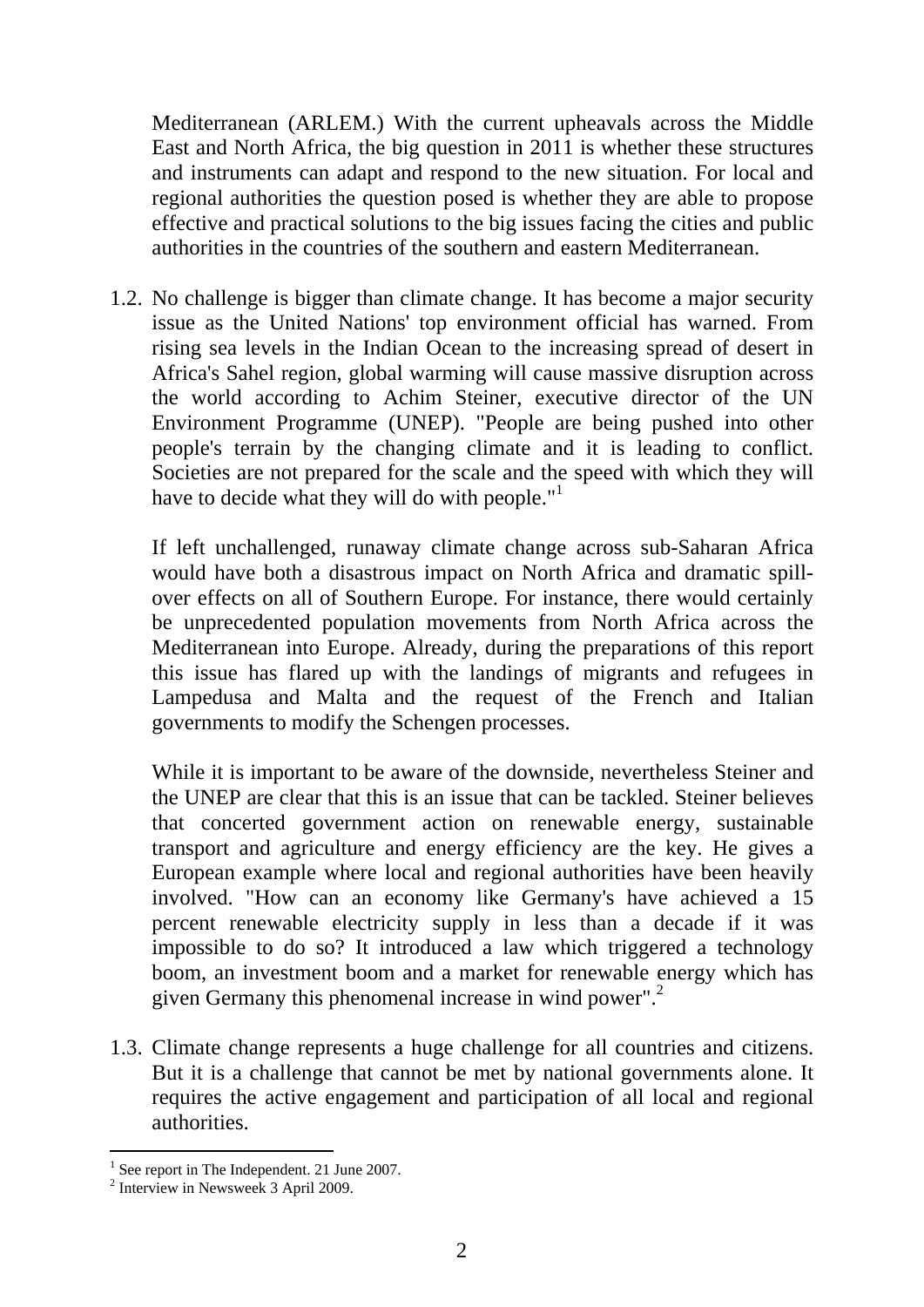Europe has set ambitious targets for 20% greenhouse house reductions; 20% improvements in energy efficiency; and a 20% increase in the use of renewable energies: all to be achieved by 2020, with the promise of 80% reductions in greenhouse gases by 2050. There can be no doubting both the urgency and the immensity of this challenge.

 There is no single magic bullet to achieve these targets. It requires a wide range of actions by a diverse range of players. But there can be no doubt that on all three fronts the role of cities and regions is absolutely crucial. It is here that actions can have immediate and demonstrable effects and show that the EU's 2020 short-term targets are achievable.

 There are plenty of examples in cities and regions across Europe of important progress being made on addressing these targets. A glance at the programme of the annual Committee of the Regions Open Days event quickly gives a sense of the enormous range and diversity of actions currently being undertaken on this topic by cities and regions across Europe and the enormous innovative effort that authorities are putting into this  $is <sup>3</sup>$ 

 Much of this work is taking place around the Mediterranean basin. Tackling climate change offers all parts of the Mediterranean region major economic development opportunities, as well as the potential for many new jobs in both skilled and manual work. How can ARLEM and its Sustainable Development Commission (SUDEV) contribute to develop a renewable energy strategy for the Mediterranean?

 $3$  http://ec.europa.eu/regional\_policy/conferences/od2010/doc/pdf/pgr\_glance.pdf.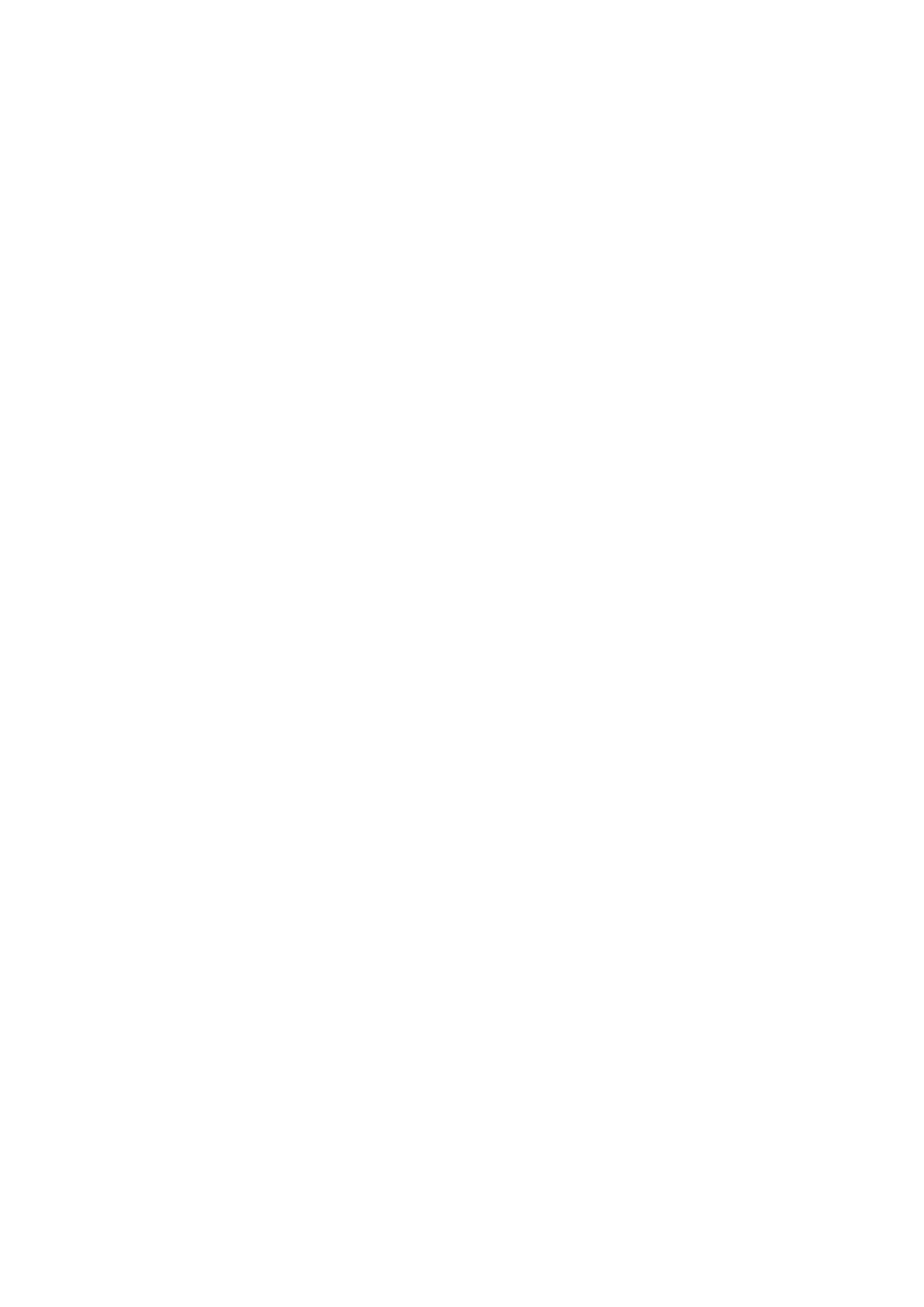# <span id="page-8-0"></span>**1. The Potential of the Southern and Eastern Mediterranean**

Only a few southern and eastern Mediterranean countries are hydrocarbonexporting countries but most are energy-dependent. In addition, they are all facing rapid demographic growth, swift urbanisation and significant socioeconomic development. Together this translates into new and growing needs for energy. At the same time, all of them have a high potential for utilising renewable energy resources, especially wind and solar, as well as improving their energy use and efficiency. Indeed, the CoR has noted the importance of solar energy as the main renewable resource in the Mediterranean area, and in its Outlook Opinion on the EU Energy Action Plan for 2011-2020 emphasised its potential as one of the world's greatest resources<sup>4</sup>. These opportunities need to be assessed and policies developed to maximise their contribution to social and economic development.

Over the last few years a range of collaborative and detailed research work on this topic has already been undertaken. One example is the EU Framework 6 research and development project, Renewable Energy in the Mediterranean (REMAP) which worked with key stakeholders to:

- Compile a solar and wind-energy resource atlas for the Southern and Eastern Mediterranean area
- Identify and prioritise potential demonstration sites for wind and concentrated solar projects in Algeria, Tunisia, Jordan and Turkey
- Recommend proposals for major stakeholders to develop several wind and concentrated solar energy projects
- Propose a credible financing scheme for priority renewable demonstration projects

Thus REMAP provided better knowledge of the wind- and solar-energy resources available in the Mediterranean region and highlighted investment opportunities.<sup>5</sup>

<sup>-</sup>4 CdR 244/2010 fin.

<sup>&</sup>lt;sup>5</sup> See REMAP Report on commitments towards wind and energy concentrated solar thermal energy integration in Algeria, Jordan, Tunisia and Turkey.  $6<sup>th</sup>$  February 2009.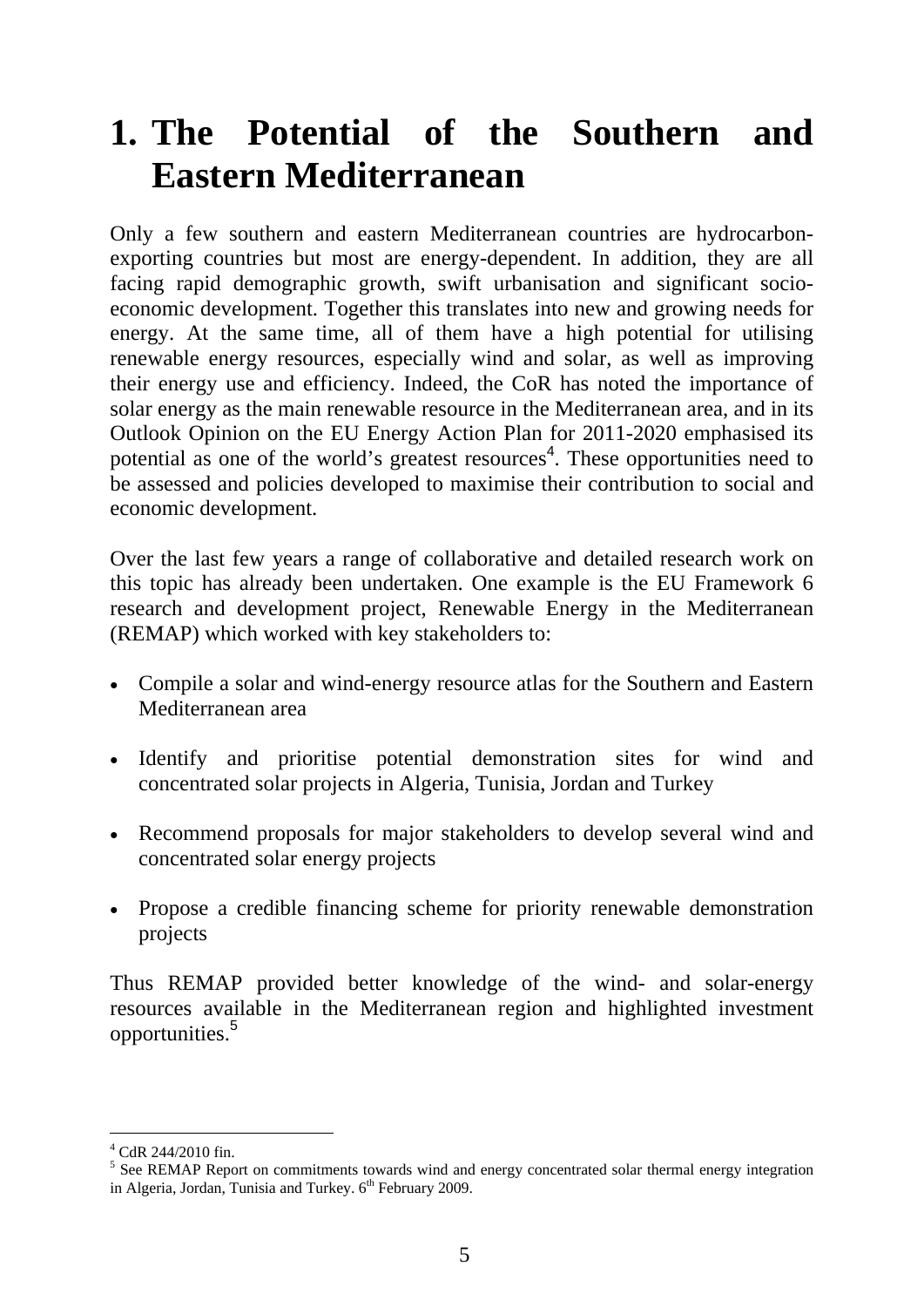There is no doubt about the potential for a huge increase in the use of renewable energy across the whole of the Euro-Mediterranean region. A report by the Global Energy Network Institute<sup>6</sup> stresses in particular the huge untapped potential of solar energy in its varied forms. Yet currently, solar power capacity across the southern and eastern Mediterranean remains negligible.

#### <span id="page-9-0"></span>**1.1 Wind Power**

Indeed, the picture is little better for wind power, the other main potential source of renewable energy in the Euro-Mediterranean region. The Table below gives the latest data available.<sup>7</sup>

|      |  | Table 1. Wind Power Capacity and Number of Wind Farms by Country |  |  |  |  |
|------|--|------------------------------------------------------------------|--|--|--|--|
| 2010 |  |                                                                  |  |  |  |  |

| Country  | <b>Number of farms</b> | <b>Capacity in Megawatts</b> |
|----------|------------------------|------------------------------|
| Morocco  | 15                     | 286                          |
| Algeria  |                        | 14                           |
| Tunisia  | 3                      | 20                           |
| Libya    |                        | 20                           |
| Egypt    | 8                      | 550                          |
| Jordan   | 3                      | 2                            |
| Israel   |                        | 6                            |
| Turkey   | 54                     | 1329                         |
| Greece   | 102                    | 1208                         |
| Italy    | 266                    | 5797                         |
| Spain    | 881                    | 20676                        |
| Portugal | 245                    | 3702                         |

This shows the vast discrepancy that presently exists in wind power capacity between the countries of the northern, eastern and southern Mediterranean. Obviously, climatic conditions vary considerably yet the data does illustrate the current vast discrepancy in the use of this renewable energy between the different parts of the Euro-Mediterranean region. To give just one example, both Morocco and Portugal are countries with long coastlines along the Atlantic Ocean which offers significant potential for the utilisation of wind energy.

 $\overline{a}$ <sup>6</sup> Renewable Energy Potential of the Middle East, North Africa vs. The Nuclear Development Option Peter Meisen, President, Global Energy Network Institute (GENI) and Lesley Hunter, Research Associate, Global Energy Network Institute (GENI)

[http://www.geni.org/globalenergy/research/middle-east-energy-alternatives/MENA-renewable-vs-nuclear.pdf. 7](http://www.geni.org/globalenergy/research/middle-east-energy-alternatives/MENA-renewable-vs-nuclear.pdf) <sup>7</sup>Table compiled from information contained from the Windpower, wind turbines and wind farms database. http://www.thewindpower.net/countries\_europe\_africa.php.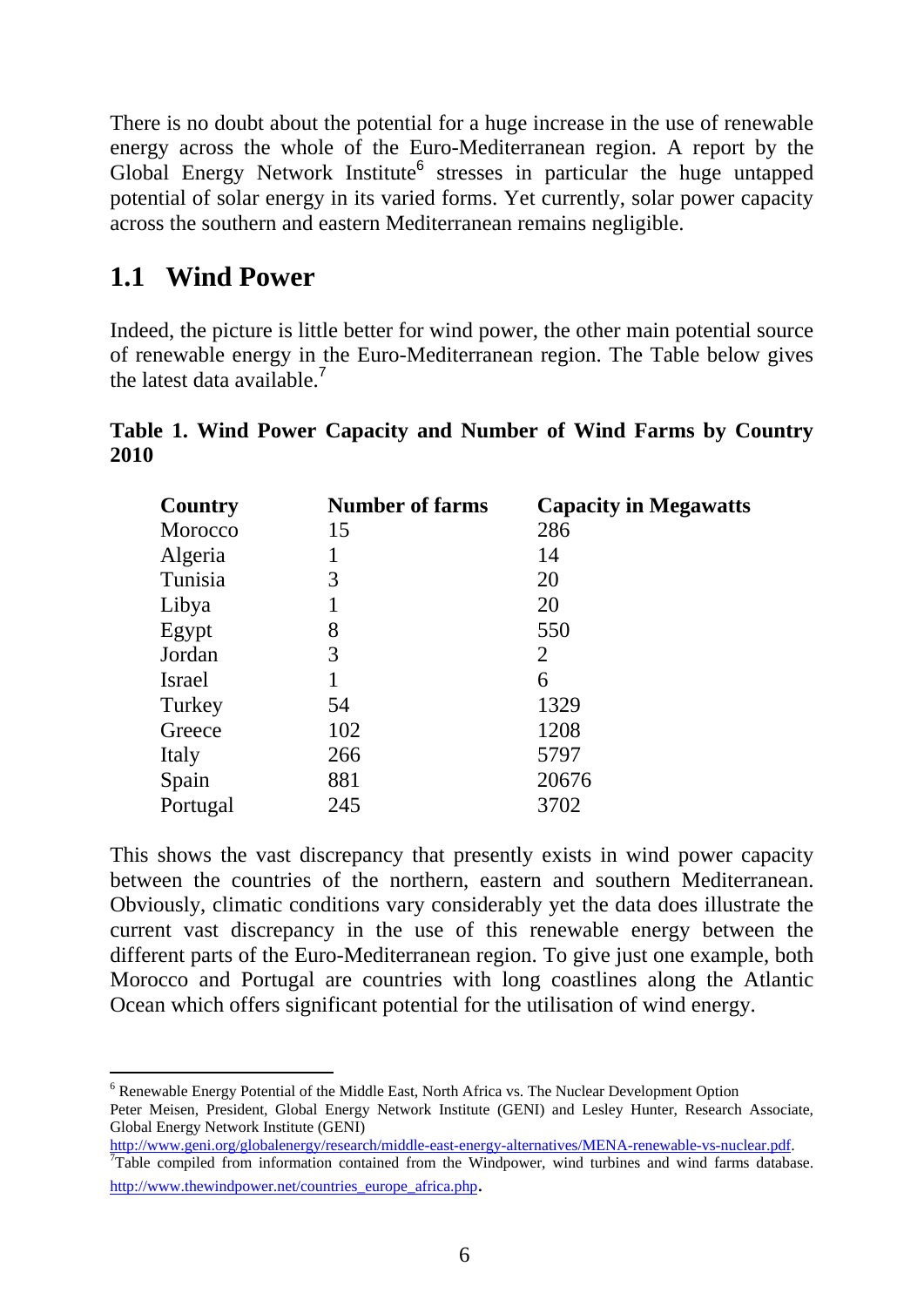#### <span id="page-10-0"></span>**1.2 The Potential for Solar Energy**

Given its geographical location, by far the most important potential source of renewable energy for the Euro-Mediterranean region is the sun. Solar energy is being developed in a variety of ways around the world. Within the Euro-Mediterranean region, its potential is being explored most actively by the DESERTEC initiative.<sup>8</sup>

#### <span id="page-10-1"></span>**1.2.1 The DESERTEC Project**

The DESERTEC Foundation was established on 20 January 2009 as a non-profit foundation with the aim of promoting the implementation of the global DESERTEC Concept "Clean Power from Deserts" all over the world. Founding members of DESERTEC Foundation are the German Association of the Club of Rome, members of an international network of scientists as well as committed private individuals who had been supporting the DESERTEC idea for a long time.

In October 2009, the non-profit DESERTEC Foundation founded the industrial initiative Dii GmbH together with partners from the industrial and finance sector. The task of the Dii is to accelerate the implementation of the DESERTEC Concept in the Euro-Mediterranean, what they term EU-MENA. – Europe, Middle East, North Africa.

The DESERTEC vision points at the enormous amounts of energy that is being delivered every day by the sun to the deserts of our earth. They receive in six hours as much energy from the sun as mankind consumes in one year. In addition, some deserts have very good wind sites. The deserts would enable a secure, sufficient and affordable energy delivery for the future world population from clean and inexhaustible sources. Plenty of electric energy can be generated from these sources, and existing technologies would be able to deliver this energy to the different energy markets day and night.

The DESERTEC vision would include emerging applications such as energy for seawater desalination and power for electric mobility.

In the long term, power from deserts could in a controllable way complement all the other available sources of renewable energies as necessary for a secure and sustainable energy future. DESERTEC seeks an expanding energy cooperation between Europe (EU), the Middle East and North Africa (MENA) based on partnership and which will contribute to their joint prosperity.

<sup>-&</sup>lt;br><sup>8</sup> For more information see http://www.desertec.org/en/organization/.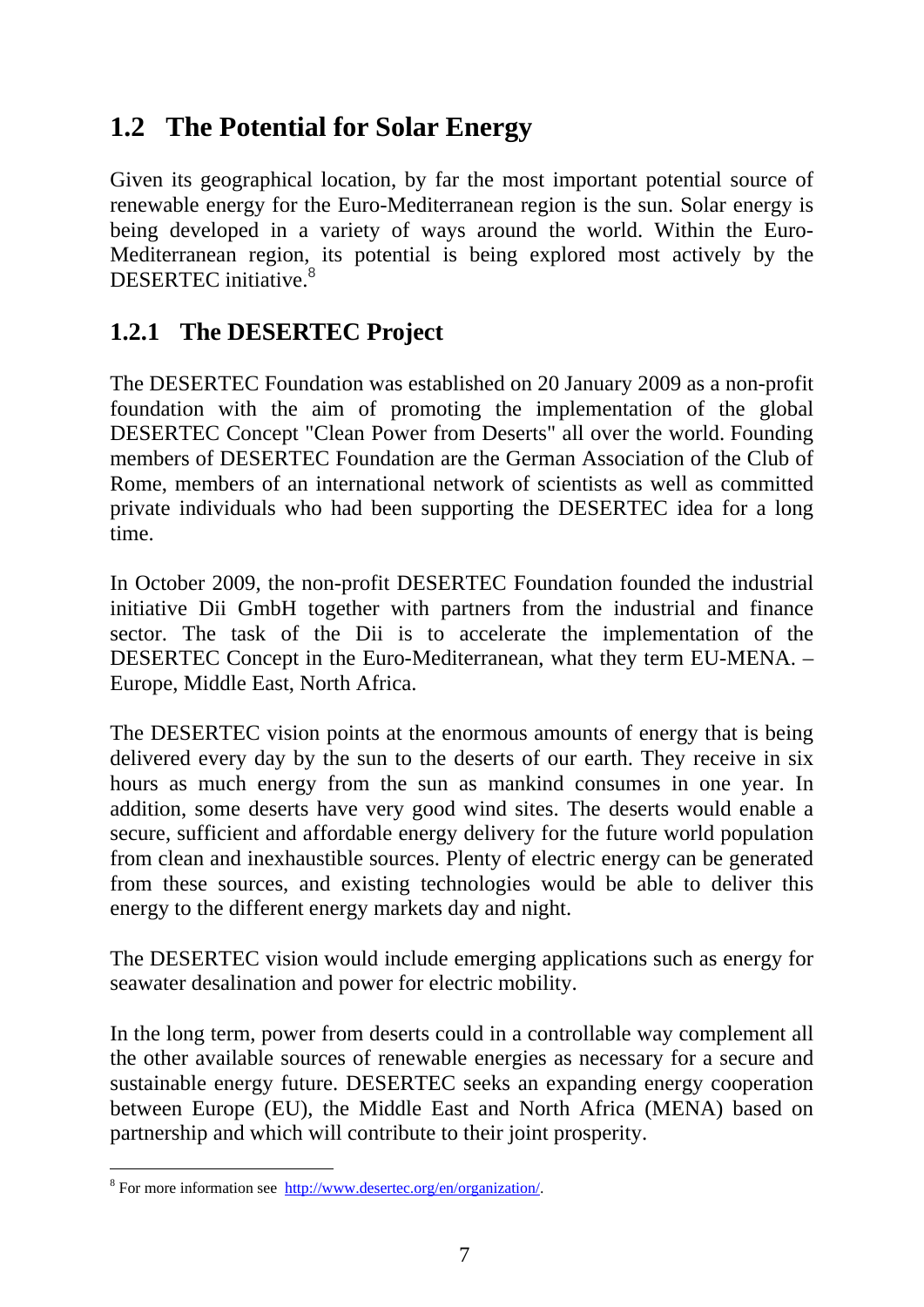The most important technologies for the use of the energy potential of the world's sunny desert areas have already been successfully in use for several years. Wind energy and photovoltaics are widely known. However, within the DESERTEC Concept concentrating solar thermal power (CSP) plants and highvoltage direct current (HVDC) transmission lines are of particular significance.

#### **Concentrating solar thermal power (CSP) plants**

In CSP plants, solar energy is concentrated by means of mirrors to heat water. The resulting steam is used for driving turbines for power generation. CSP stations are capable of supplying energy on demand - even after sunset. This is due to the fact that, in contrast to electricity, large quantities of thermal energy can be stored not only easily but also with low losses.

In this manner, CSP plants are capable of both reliably producing large quantities of power and, if they are part of a network together with other renewable energies, compensating for the inevitable fluctuations of wind and photovoltaic energy. Thus they also contribute towards stabilizing the electricity grid. As a result, CSP plants allow greater use of such fluctuating renewable energy sources within the electricity mix.

At sites near the coast, sea water may be used for cooling the steam power cycle. In this way, drinking water can be produced simultaneously. For desert locations farther away from the coast, water-saving air cooling can be used. In this manner, it is possible to harness the best sunny locations, independent of water sources.

#### **High-voltage direct current (HVDC) transmission**

By using HVDC transmission lines, it is possible to transport clean power from the deserts over long distances to the world's centres of consumption. With around three percent per 1,000 kilometres, the transmission losses are fairly low. The manageable power transmission costs of 1-2 cents per kilowatt-hour are more than offset by the significantly higher efficiency of the solar power plants located on desert sites. In contrast to conventional alternating-current transmission lines, HVDC long-distance transmission lines can be installed underground, even over long distances, which increases their acceptance among the public.

Mass production, technological developments and increasing competition will contribute to a further reduction of costs. With determined political action, renewable power from deserts may already compete with fossil fuels in less than 10 years.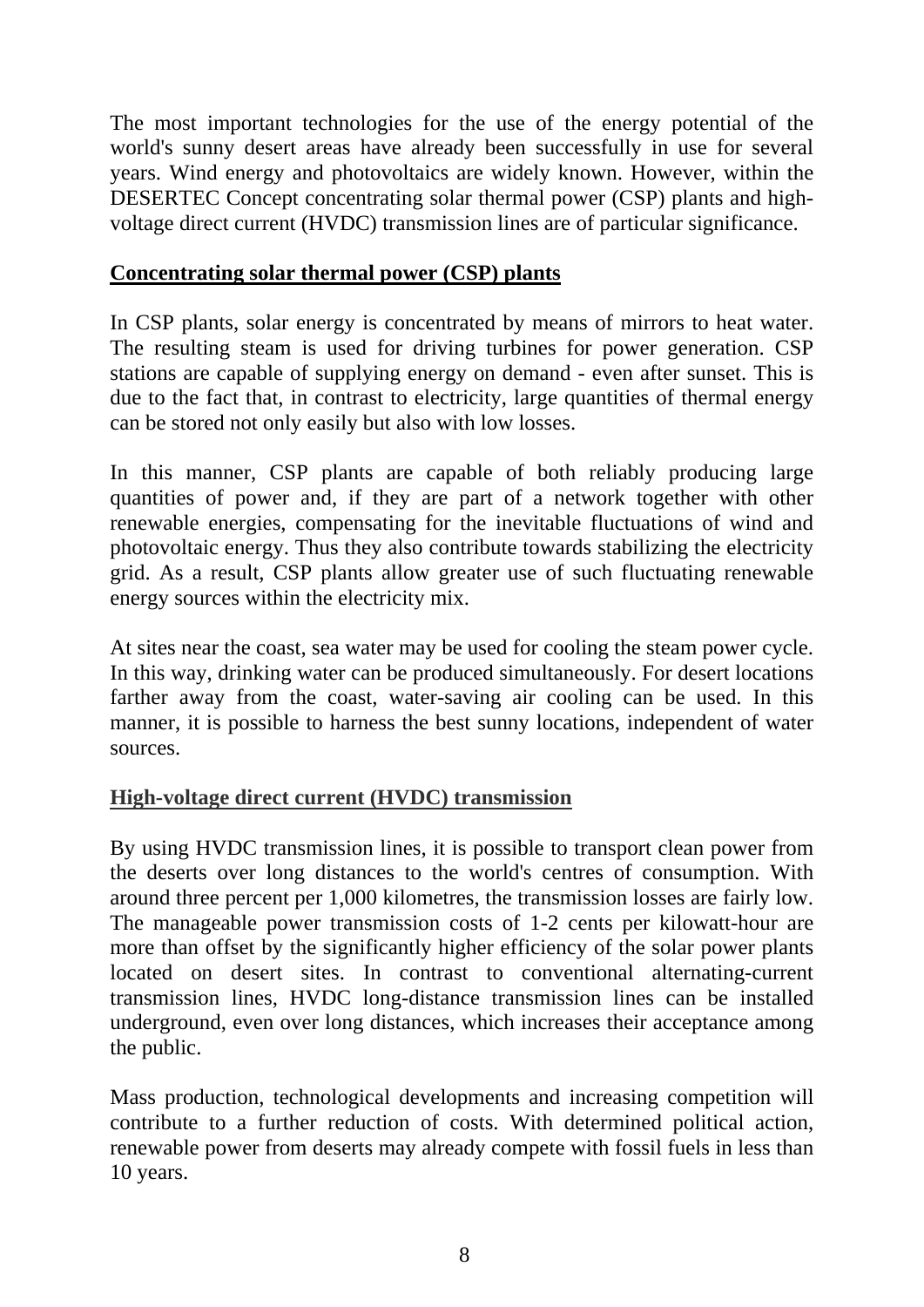#### <span id="page-12-0"></span>**1.2.2 The DESERTEC University Network, Dun**

DUN is a scientific cooperation platform within Desert Tec which brings together twenty university and research institutions from Egypt, Algeria, Jordan, Libya, Morocco, Tunisia as well as those from Germany, Italy, France and Switzerland. Those leading the DESERTEC University Network such as executive director Mouldi Miled see present developments within North Africa and the Middle East as a positive rather than a negative factor. "I am confident that the post-revolutionary situation will be more favourable than before: we shall have more transparency, a better environment for business. This will be good for investors." Furthermore he believes that. "What we are offering with DESERTEC are jobs and economic opportunities for the people by the rapid growth of North Africa and the Middle East. And that is precisely what the people are calling for $"$ <sup>9</sup>.

In an interview with the [European Energy Review](http://www.europeanenergyreview.eu/) Mr. Miled stressed that DESERTEC wishes to develop its projects in isolated and desert areas and not primarily on the coasts. This will give a boost to local growth and respond to one of the causes of the popular revolt, namely the present unbalanced development within Tunisia. He stresses that the first objective of DESERTEC is to stimulate the production of renewable energy in order to satisfy the growing domestic energy demands of the region and to help with the desalinisation of sea-water. The export of solar energy to Europe is a secondary objective.

Paul van Son, Executive Director of DESERTEC Dii GmBH echoes these sentiments. He stresses that the project is important for both North Africa and Europeans to meet both the demographic and energy challenges that both are facing. "The populations of North Africa and the Middle East are going to double by 2050 and reach 700 million. The young people in these countries are going to need jobs and prospects. Our energy projects will be an essential element of their future and of ours".

The potential here for industrial scale renewable energy development is absolutely immense. At this moment of optimism there is much talk of the need for a new Marshall Plan for North Africa. At the heart of any such initiative would need to be major investments in solar and wind power and their accompanying infrastructure grids. An example of the type of development required is the Kuraymat project currently being constructed 100 kilometers south of Cairo in Egypt. This will be a hybrid power plant (natural gas and solar thermal), which will have a 150-megawatt capacity. Overall, the power plant

<sup>-</sup><sup>9</sup> For this and following see European Energy Review 9 March 2011.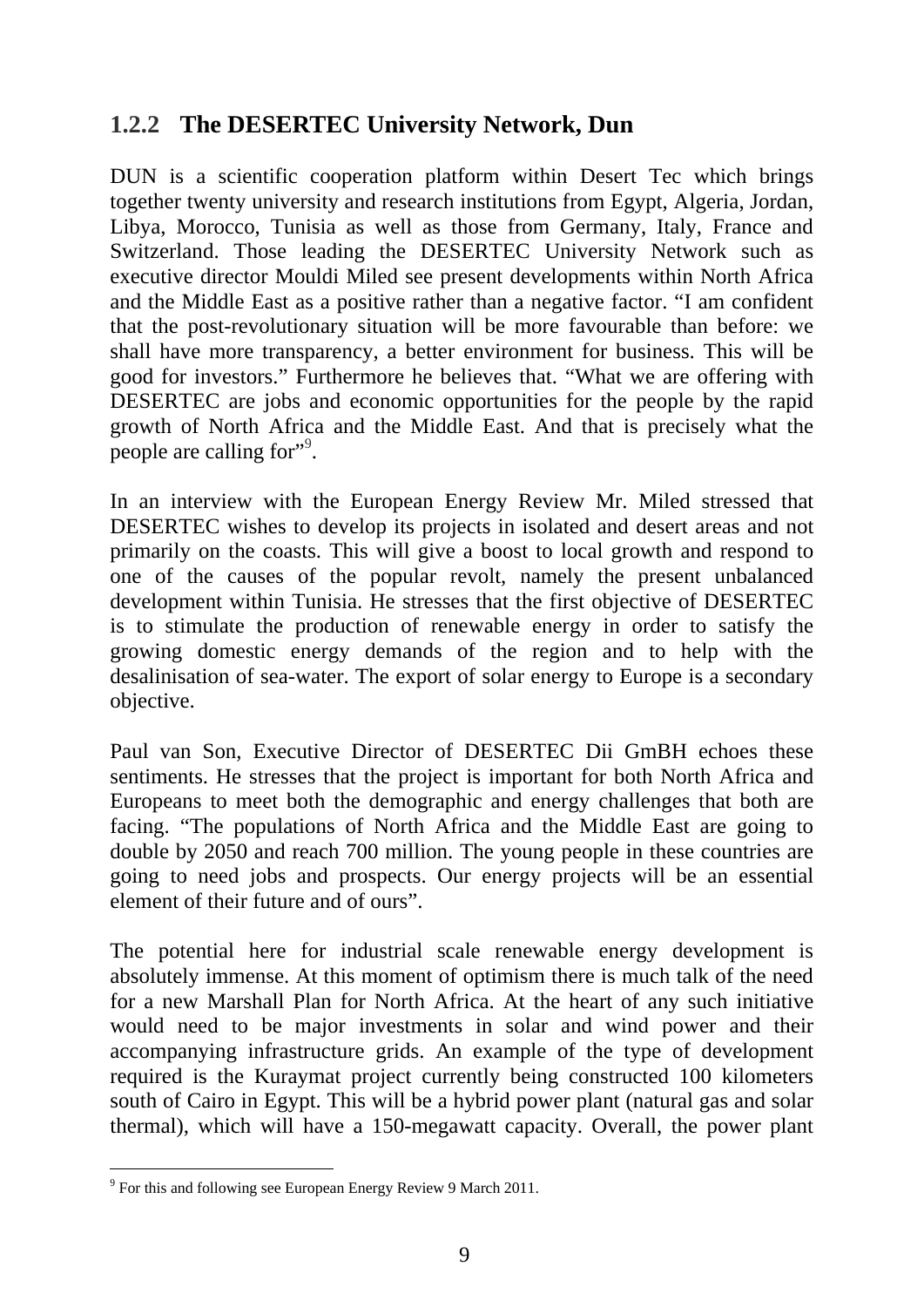will have 2,000 solar collectors, whose mirrors will cover 130,000 square meters. The facility is being built by the Egyptian New and Renewable Energy Authority, and the solar technology is being provided by Flagsol, a company owned by [Solar Millennium](http://www.solarmillennium.de/index,lang2,1,1664.html) [\(ETR:S2M\)](http://www.google.ca/finance?q=ETR%3AS2M) and [Ferrostaal.](http://www.ferrostaal.com/) The total cost of the Kuraymat solar thermal facility is estimated to be  $\epsilon$ 250 million, and the project is expected to be completed by the end of the year. The success of Kuraymat will be a major litmus test for DESERTEC<sup>10</sup>.

These initiatives will need to be replicated across the Southern and Eastern Mediterranean. Furthermore, they would need to be closely tied in to the new democratic structures which the countries of the Southern and Eastern Mediterranean will be developing in the coming period. This is where ARLEM could potentially make a major contribution.

<sup>&</sup>lt;sup>10</sup> http://www.energyboom.com/solar/going-solar-egypts-first-solar-thermal-plant-under-construction.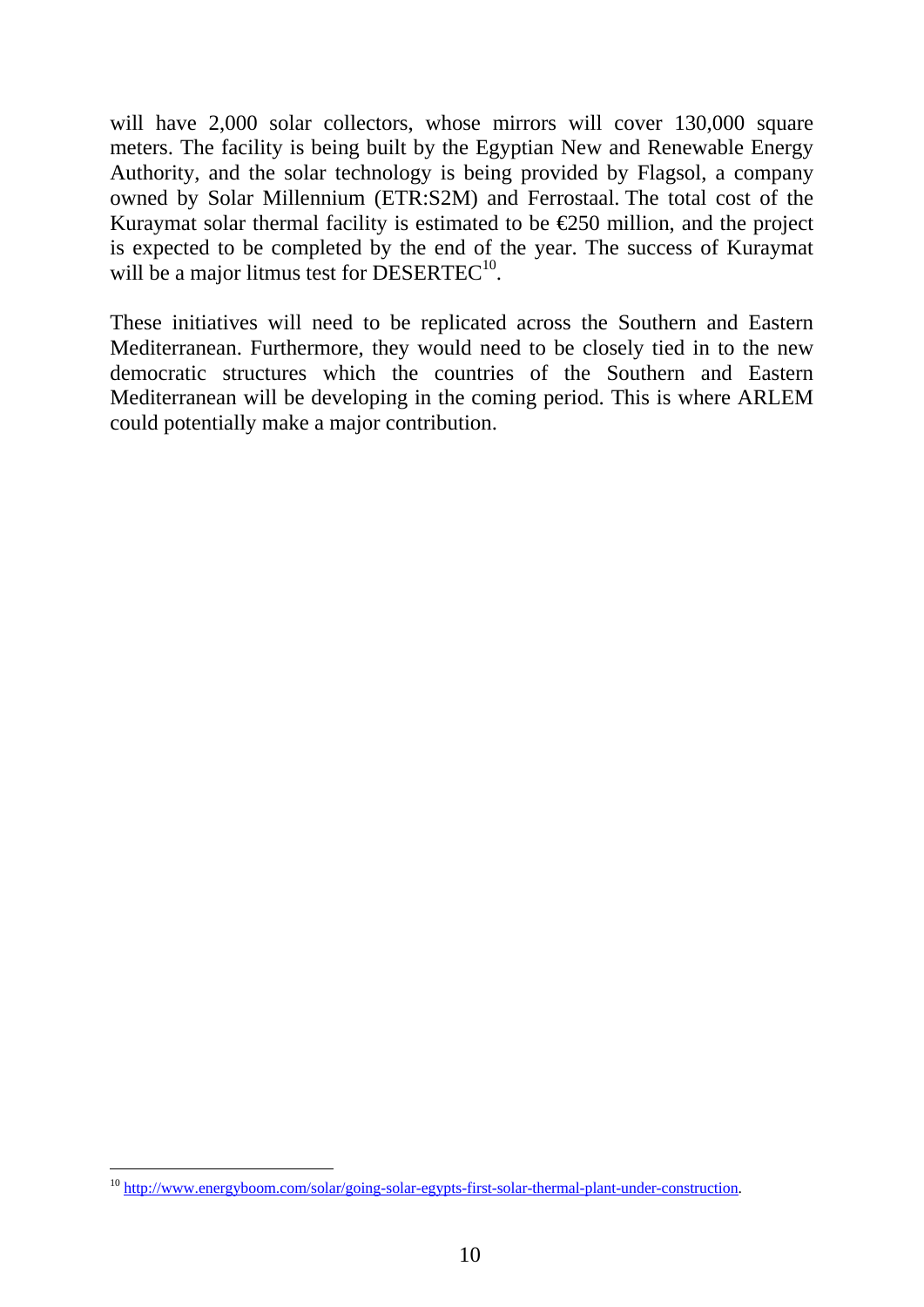# <span id="page-14-0"></span>**2. Relevant examples of good practice by local and regional authorities within Europe**

The air, the sea, the sun, the earth, rainfall and vegetation, together provide an enormous range of potential sources of energy which are naturally available to humanity. Over the last two decades there has been a gradual realisation of the value and potential of these resources. All across Southern Europe urban and regional initiatives are being developed which seek to maximise the potential of these different renewable energies. The specific types of energy and the nature of their production varies from place to place but it is already clear that more and more cities and regions are recognising that renewable energies offer a new, sustainable way forward for meeting their energy needs.

It is recognised that local and regional authorities play a significant role in the implementation of EU policies and programmes in this field $^{11}$ . The portraits below give some examples of the various initiatives that are being undertaken by local and regional authorities and which could be replicated in other parts of the Euro-Mediterranean area.

## <span id="page-14-1"></span>**2.1 Canary Islands. Combining Wind with Hydro-**Electricity<sup>12</sup>

El Hierro is a small volcanic island with a population of 10 700 people to the far South West of Gran Canaria. Currently the island, with the help of major loans from the Spanish government and other banks, is investing in a combined hydroelectric and wind turbine plant. Using the strength of the winds from the Atlantic Ocean, five major wind turbines will be able to generate up to 11.5 megawatts of power. This will be used for domestic electricity consumption.

However, the innovative element of this scheme is that the wind power will also be used to pump water 700 metres up the hillside from large reservoirs situated at low levels to newly-built reservoirs at the top of the volcanic mountain-side. When there is no wind on the island to generate electricity, the hydro scheme will come into operation, with the pumped water being released to drive six hydraulic turbines capable of generating up to 11.3 megawatts of electricity. Thus, this combined hydro-wind power station will overcome the problem of the

<sup>&</sup>lt;sup>11</sup> Brussels Environment (IBGE) Study 2010 "The Regional Dimension in EU Environmental Regulations and Directives", http://www.eapdebate.org/files/files/study-regionaldimension.pdf.<br><sup>12</sup> Le Monde 5 April 2011.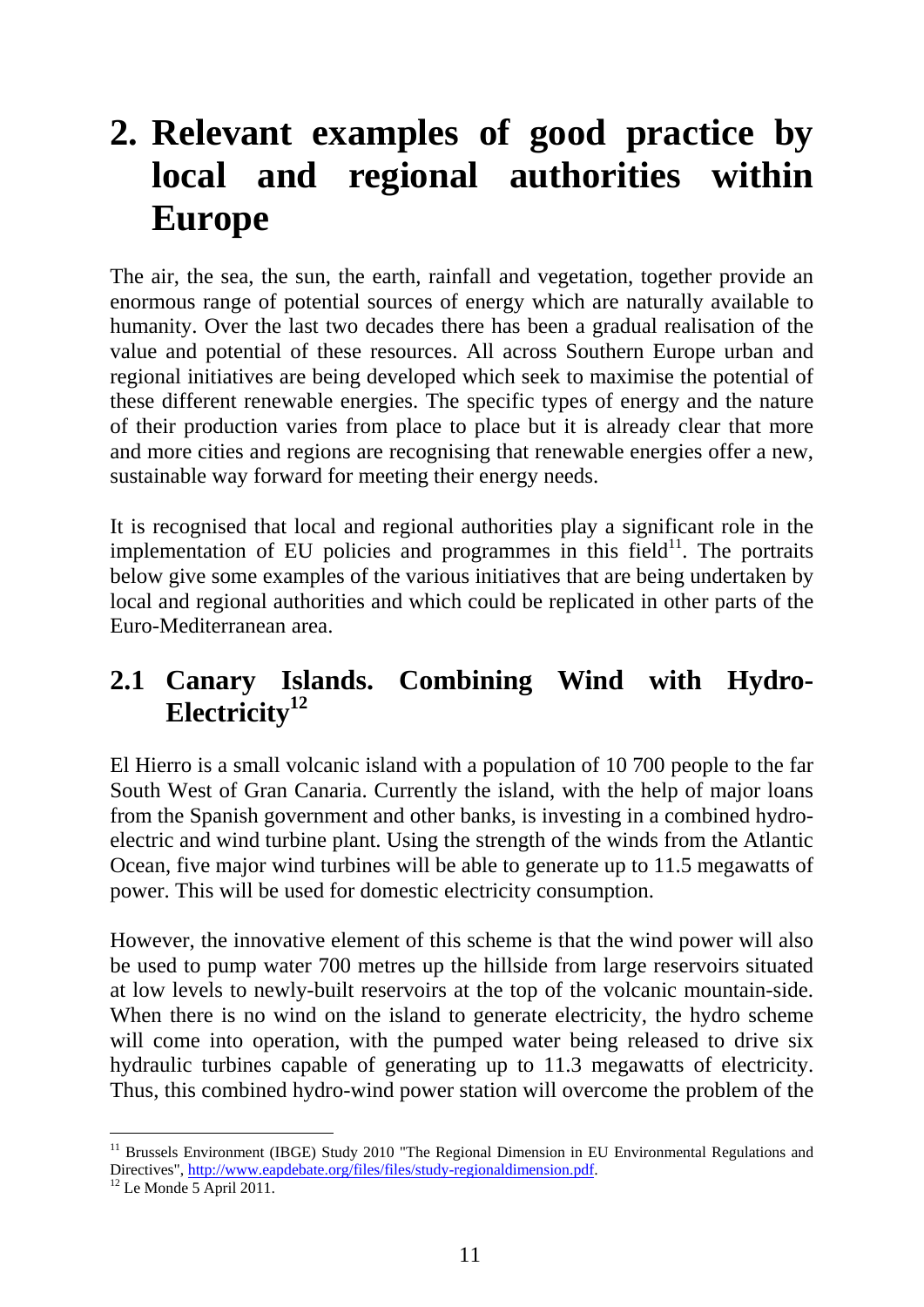intermittency of wind by ensuring that an alternative source of power is available. The station will be able to supply power to the island for up to four days if there is no wind, far in excess of the norm for this area. The scheme is scheduled to start in 2012. It will make the island self-sufficient in energy and the expectation is that the island will no longer require its current fossil fuel based power station. This type of power generation by pumping water to drive turbines has already been undertaken in Morocco and elsewhere but this is the first time it has been undertaken using entirely renewable resources. The proposal is already attracting interest from local authorities in neighbouring Tenerife and also some islands in Greece.

### <span id="page-15-0"></span>**2.2 Languedoc-Roussillon Region: Spreading the Use of Solar Panels**

This regional authority in Southern France bordering on the Mediterranean has recognised that sustainability and economic development are two sides of the same coin. Keen to both contribute to the battle against climate change while modernising their economic basis the region has been seeking to develop a range of local initiatives on the issue of climate change. Most recently, on 8 April 2011 the region signed a convention with the European Investment Bank, the French Savings Bank plus Credit Agricole and the Banque Populaire du Sud, a regionally-based bank. This convention forms a new public-private funding initiative to which the five parties will contribute a total of  $\epsilon 400$  million. This fund will enable the installation over the next four years from 2011-2014 of solar panels with a capacity of 200 million megawatts, equivalent to the electricity needs of 240 000 people. Furthermore, these works will require the creation of 1 100 new jobs.

The three French banks will make available funds worth up to  $\epsilon$ 200 million, while the region will guarantee up to 25% of the loans agreed.<sup>13</sup> Here we see a combination of public and private funds being drawn together to give a stimulus to new economic activity in the renewable energy sector. It is a model with the potential for lots of replication all across the Mediterranean region especially in the field of solar energy.

## <span id="page-15-1"></span>**2.3 Valencia Region**

The Valencia region in Eastern Spain is a good example of the comprehensive approach to climate change that is being taken by many municipalities and regions. It has adopted a comprehensive approach to the challenges of climate

<sup>13</sup> [http://www.objectifgard.com/article-dossier-complet-lancement-du-fonds-photovoltaique-regional-en](http://www.objectifgard.com/article-dossier-complet-lancement-du-fonds-photovoltaique-regional-en-languedoc-roussillon-71501703.html)languedoc-roussillon-71501703.html.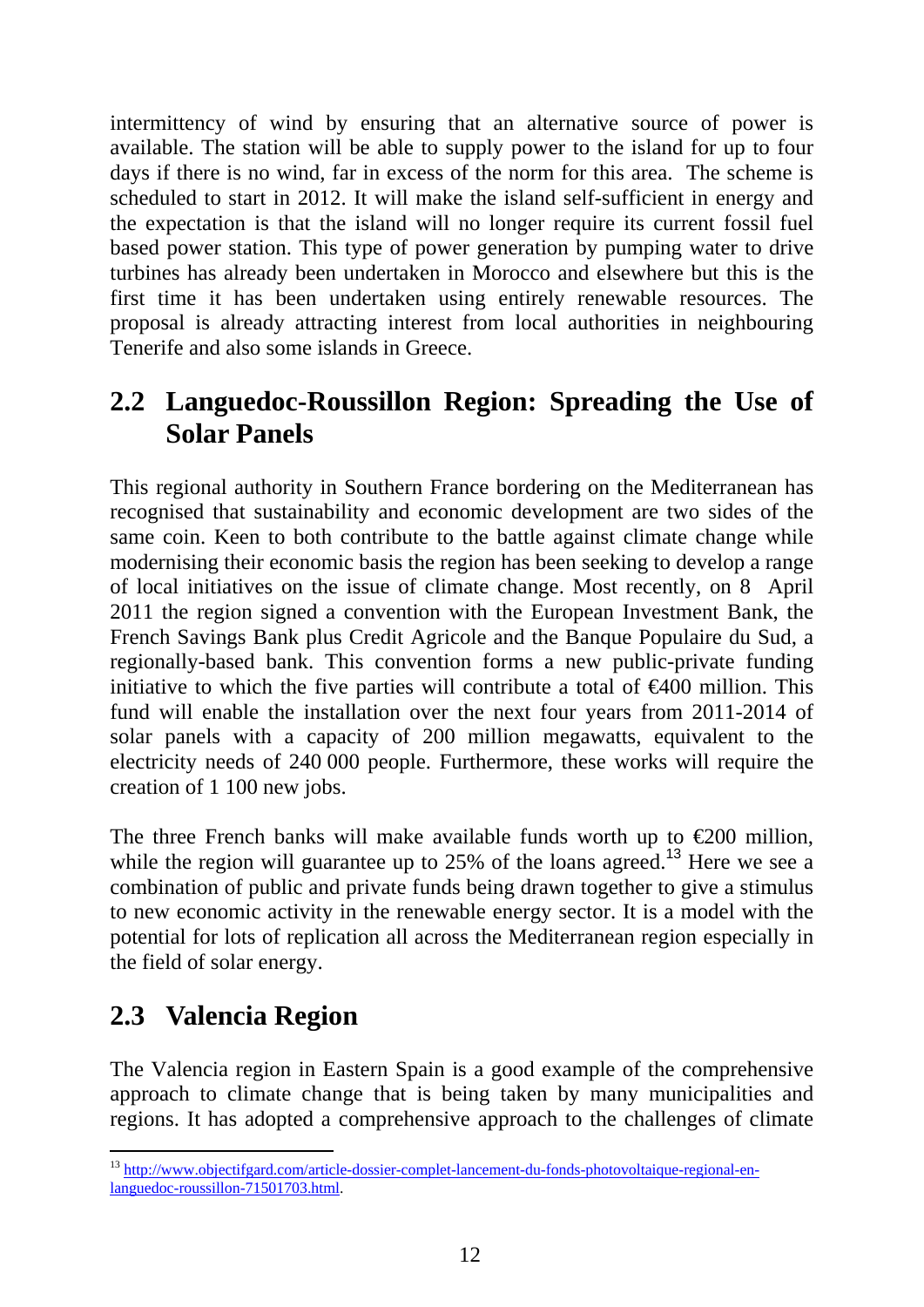change and in response has developed a stream of projects and initiatives which focus on energy efficiency, reductions in waste, promotion of public transport, use of new fuels, testing of electric vehicles combined with an extensive expansion of both solar energy and wind power.<sup>14</sup> In this work the regional authority has worked closely with local authorities alongside university institutes, research organisations and private companies to develop jointly a range of projects which are enabling the region to emerge as a key player on the climate change agenda and promoter of renewable energies.

#### <span id="page-16-0"></span>**2.4 Rivas Vaciamadrid Municipality. Solar Panels on Public Buildings**<sup>15</sup>

Rivas Vaciamadrid is an emerging town just 20 kilometres to the South of the Spanish capital. From being a village of just 500 people in 1980 it has experienced astounding growth so that today it is a town of 74 300 people. Over the last decade the municipal leadership has shown its commitment to tackling climate change by a concerted drive to introduce solar power and thereby transform the nature of electricity production in the town. The main method which the council has used has been to install on the roofs of all public establishments in the city – council buildings, swimming pools, libraries, schools, colleges and stadiums – photovoltaic solar panels. In 2010, these installations were producing a combined power of 271 900 kilowatts which represents just under 30% of the total electricity usage within the town. Obviously, in a town which has been growing so fast and therefore has had a significant number of new public buildings Rivas has been able to take advantage of this situation and embed solar panels in the architectural plans for its new buildings. But this experience shows what can be achieved in a relatively short space of time with a determined leadership.

## <span id="page-16-1"></span>**2.5 The Covenant of Mayors initiative**

The Covenant of Mayors initiative<sup>16</sup>, launched by the European Commission following the adoption in 2008 of the EU Climate and Energy Package, is an innovative scheme which allows local and regional authorities to voluntarily commit to increasing their own energy efficiency and making greater use of

<sup>&</sup>lt;sup>14</sup> For examples see the following.

[http://www.r2sconference.eu/downloads/wednesday\\_14\\_EGCI\\_presentations/Antoio\\_Cejalvo\\_EGCI\\_The\\_visio](http://www.r2sconference.eu/downloads/wednesday_14_EGCI_presentations/Antoio_Cejalvo_EGCI_The_vision_of_regions.pdf) [n\\_of\\_regions.pdf;](http://www.r2sconference.eu/downloads/wednesday_14_EGCI_presentations/Antoio_Cejalvo_EGCI_The_vision_of_regions.pdf) 

[http://www.bp.com/liveassets/bp\\_internet/solar/bp\\_solar\\_global/STAGING/local\\_assets/downloads\\_pdfs/n/NP\\_](http://www.bp.com/liveassets/bp_internet/solar/bp_solar_global/STAGING/local_assets/downloads_pdfs/n/NP_alaplana23_marzoENGLISHV1.pdf) [alaplana23\\_marzoENGLISHV1.pdf;](http://www.bp.com/liveassets/bp_internet/solar/bp_solar_global/STAGING/local_assets/downloads_pdfs/n/NP_alaplana23_marzoENGLISHV1.pdf) 

http://reregions.blogspot.com/2009/10/region-of-valencia.html.<br><sup>15</sup> Le Monde 6 April 2011.

<sup>16</sup> [http://www.eumayors.eu/about/covenant-of-mayors\\_en.html.](http://www.eumayors.eu/about/covenant-of-mayors_en.html)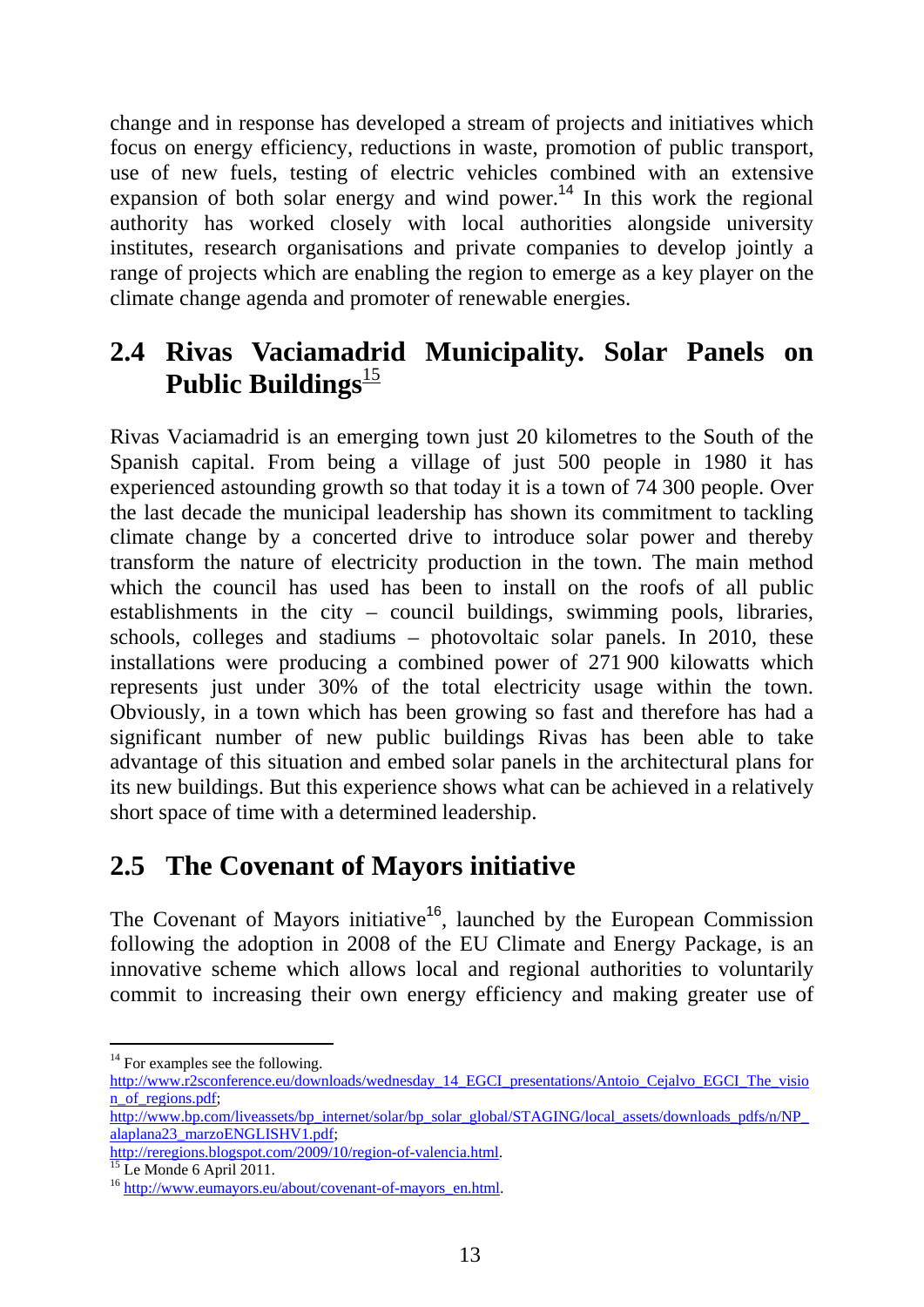renewable energy sources. It allows local and regional authorities collectively to work together towards meeting many of the global targets on carbon dioxide emissions. The Covenant of Mayors is shows how ambitious action can be undertaken at the local and regional level, in advance of action at the national level.

The Covenant is a significant example of collective action between local and regional actors which can have a major impact on meeting renewable energies targets. **SUDEV should consider the Covenant of Mayors as a possible model of collective action on renewable energies in the Euro-Med area.** 

The Covenant of Mayors also represents a strong example of **active multi-level governance** in practice.

## <span id="page-17-0"></span>**2.6 Education, Training and Knowledge Development in Renewable Energies Technology**

Rapid global change results in the need for a changed workforce in Europe and North Africa. Addressing the challenges posed by climate change in particular means we need to equip a new generation not only with strong basic skills and specialist technical knowledge, but with a broader range of competences which recognise the breadth of the challenge. These include being able to challenge received wisdom; having the confidence and insight to generate a novel idea or new approach; the motivation and commitment to pursue a vision; networking skills to share and learn from others; and the resilience needed to navigate proposals from concept to implementation. Mouldi Miled knows that this is a real issue for the countries of North Africa. "We have hardly started. We have few skills, little training and few teachers. The young people of these countries need jobs and perspectives. Our energy projects will be an essential element of their future and of ours."<sup>17</sup>

This will entail the development of new **knowledge development programmes** to promote world-class learning about the dynamics and management of system innovation for the transition to a low-carbon economy across the Mediterranean area. Such programmes need to be designed to produce a new generation of specialists, entrepreneurs and policy-makers with high-level skills for the lowcarbon transition. These skilled staff will need to be able to respond to the realities of climate change and shape the new models of economic development, systems, products and processes that a low-carbon economy requires. This will best be done through a **learning-by-doing** approach which will be accompanied by the development of inter-disciplinary social science knowledge about

<sup>-</sup><sup>17</sup> Ibid. European Energy Review.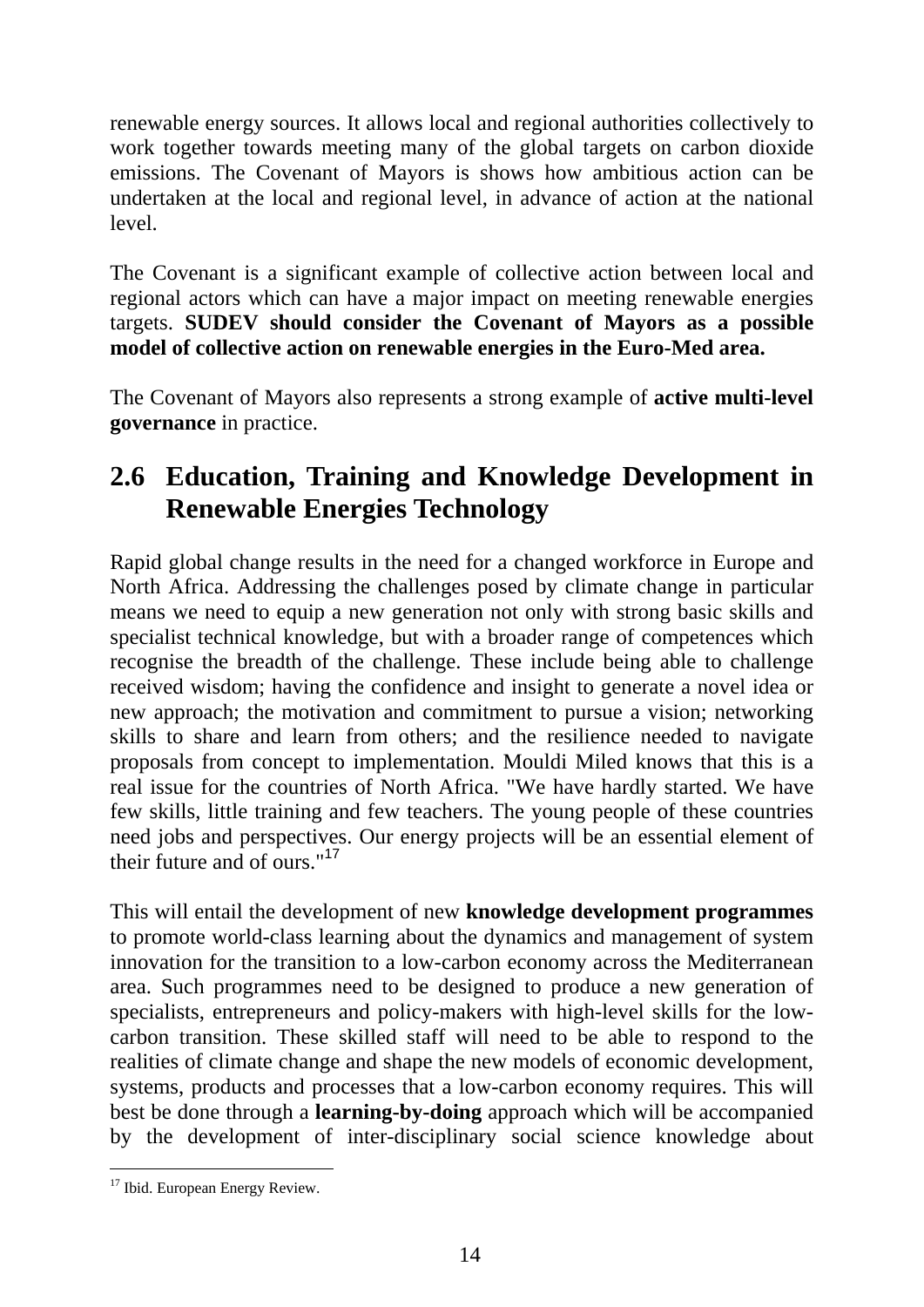innovation. This requires focussing on the socio-technical challenges for the transition to a low carbon, sustainable economy and entails a cross-sector, multidisciplinary approach which brings together people from a range of different backgrounds in a 'learning by doing' environment. Such knowledge development programmes would aim to address the breadth of the climate change challenge while avoiding an approach focused solely on specific technologies in order to fulfil the comprehensive policy approaches now being advanced by the EU.

In such a programme each region brings together its key regional development players – universities, research and technology organisations, industry, regional and local authorities and others – to provide a 'test-bed' of projects that are at the forefront of the transition to a low-carbon, sustainable economy. This variety of locations and the placement exchange will allow participants to understand the challenges of innovation application in very diverse contexts.

Such a programme is currently being piloted by six European regions including two from the Euro-Mediterranean area – Valencia and Emilia-Romagna – under the Climate Knowledge Innovation Community (KIC) programme, one of the first three projects of the new European Institute of Innovation and Technology (EIT)<sup>18</sup>. **Based on this thinking, ARLEM could promote the development of a low carbon knowledge development programme for the cities and regions of the Euro-Mediterranean.** 

<sup>&</sup>lt;sup>18</sup> [http://w](http://www.climate-kic.org/entrepreneurs/knowledge-dissemination/pioneers-programme/)ww.climate-kic.org/entrepreneurs/knowledge-dissemination/pioneers-programme/ For more information on the six regions involved in this initiative see [http://www.climate-kic.org/networks/nodes/#c428.](http://www.climate-kic.org/networks/nodes/#c428)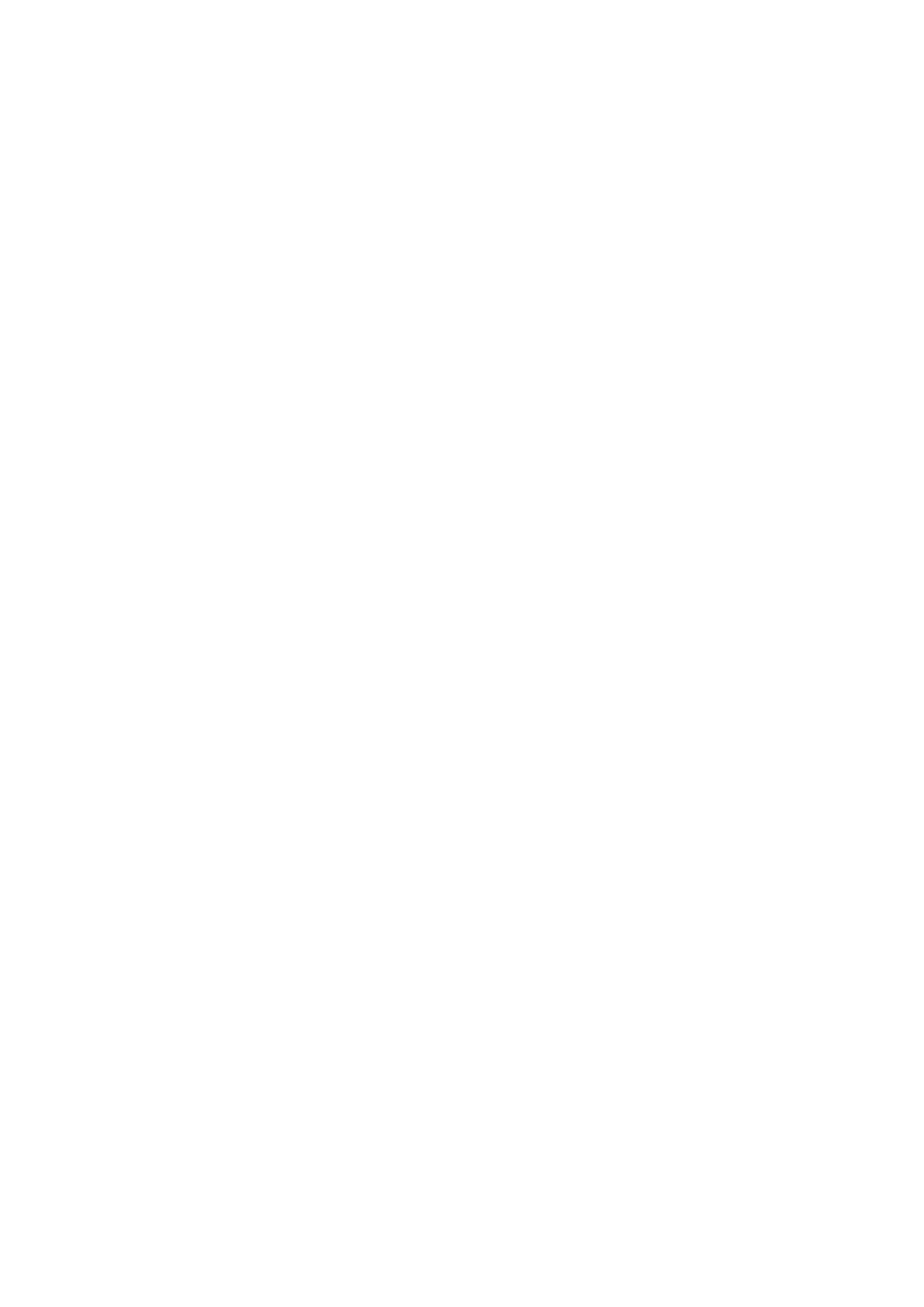# <span id="page-20-0"></span>**3. European Financial Instruments**

EU policy in the Euro-Mediterranean is shaped by the European Neighbourhood Policy. There is a variety of European funding programmes which can contribute to the development of renewable energy programmes in the Euro-Mediterranean. For example, the EU research and development programmes can contribute to new thinking and innovation being developed between partners across countries within the region. However, by far the most important is the European Neighbourhood Policy Instrument or ENPI, the function of which is governed by Regulation (EC) No. 1638/2006. ENPI monies are distributed between countries in Eastern Europe and the southern Mediterranean, generally with a two to one weighting in favour of the latter.

## <span id="page-20-1"></span>**3.1 Maximise Use of ENPI**

ENPI funds can be provided as budget support directly to the budget of the neighbourhood country. Budget support has been extremely widely used as it is seen as a very effective way of providing direct funding for key reform issues in the policy of the benefiting states. Budget support is popular largely because it provides an easy way of disbursing the EU's allocation for development assistance without the need to run programmes directly. It also satisfies demands that recipients of development assistance be given a stake in deciding how the money is spent.

ENPI funding is essentially managed by the Commission in partnership with the recipient countries. Often, due to low levels of administrative capacity it has been hard for recipients of development assistance to determine their priorities. There is an opportunity here for ARLEM and its members. **ARLEM and its members should aim to provide the necessary technical support to local and regional authorities in the ENP countries to identify what their renewable energy priorities are and how best these can be met using assistance from the ENPI.** These assessments should be based on empirical research.

## <span id="page-20-2"></span>**3.2 The Mediterranean Solar Plan (MSP)**

The **Mediterranean Solar Plan** (MSP) has been developed over the last few years. It aims to meet the major energy and climate challenges confronting the Mediterranean region and the European Union in the coming decades. It is one of six key initiatives of the Union for the Mediterranean (UfM), launched in Paris on 13 July, 2008.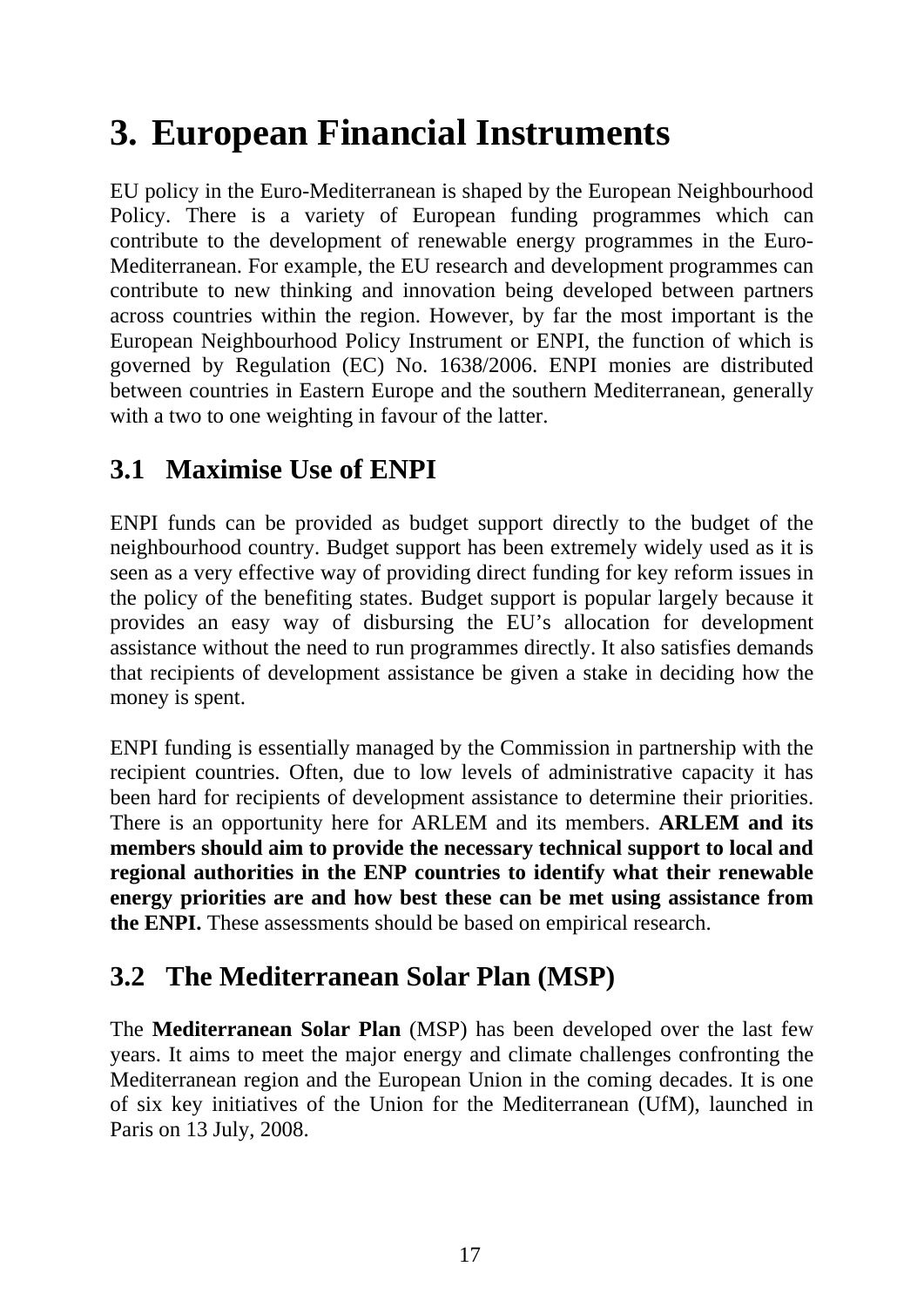The Plan has **two complementary targets**: developing 20 GW of new renewable energy production capacities, and achieving significant energy savings around the Mediterranean by 2020, thus addressing both supply and demand.

The Mediterranean Solar Plan complements the work being done under a number of interconnecting Mediterranean energy projects, funded under the European Neighbourhood and Partnership Instrument (ENPI):

**MED-REG II - Energy regulators:** Supports the development of a modern and efficient energy regulatory framework in the Mediterranean Partner Countries and strengthens their cooperation with EU energy regulators. The budget is just  $\bigoplus$ 19 000.<sup>19</sup>

**MED-EMIP - energy cooperation:** A platform for energy policy dialogue and exchange of experiences, leading to enhanced Euro-Med cooperation, integration of the energy markets and improved security and sustainability. This programme had a budget of  $\bigoplus$ .1 million.

**MED-ENEC II - Energy efficiency in construction:** Encourages energy efficiency and the use of solar energy in the construction sector, through capacity building, fiscal and economic instruments and pilot projects. This programme runs from 2009-2013 and has a budget of  $\epsilon$  million.

**Electricity market integration:** Supports the development of an integrated electricity market between Algeria, Morocco and Tunisia and between these three Maghreb countries and the EU, through the harmonization of their legislative and regulatory framework.

## <span id="page-21-0"></span>**3.3 Increase use of EIB, NIF and EBRD**

The sums in the programmes above are relatively small. Much more significant have been the resources from the European Investment Bank<sup>20</sup>. Since October 2002, the European Investment Bank's (EIB) Facility for Euro-Mediterranean Investment and partnership (FEMIP) has dedicated more than  $\epsilon$ 3.6 billion to energy projects in the Mediterranean partner countries - almost 40% of its total financing over the period.

<sup>-</sup>

<sup>&</sup>lt;sup>19</sup> http://www.enpi-info.eu/mainmed.php?id=304&id\_type=10.<br><sup>20</sup> http://www.enpi-info.eu/mainmed.php?id=96&id\_type=3&lang\_id=450.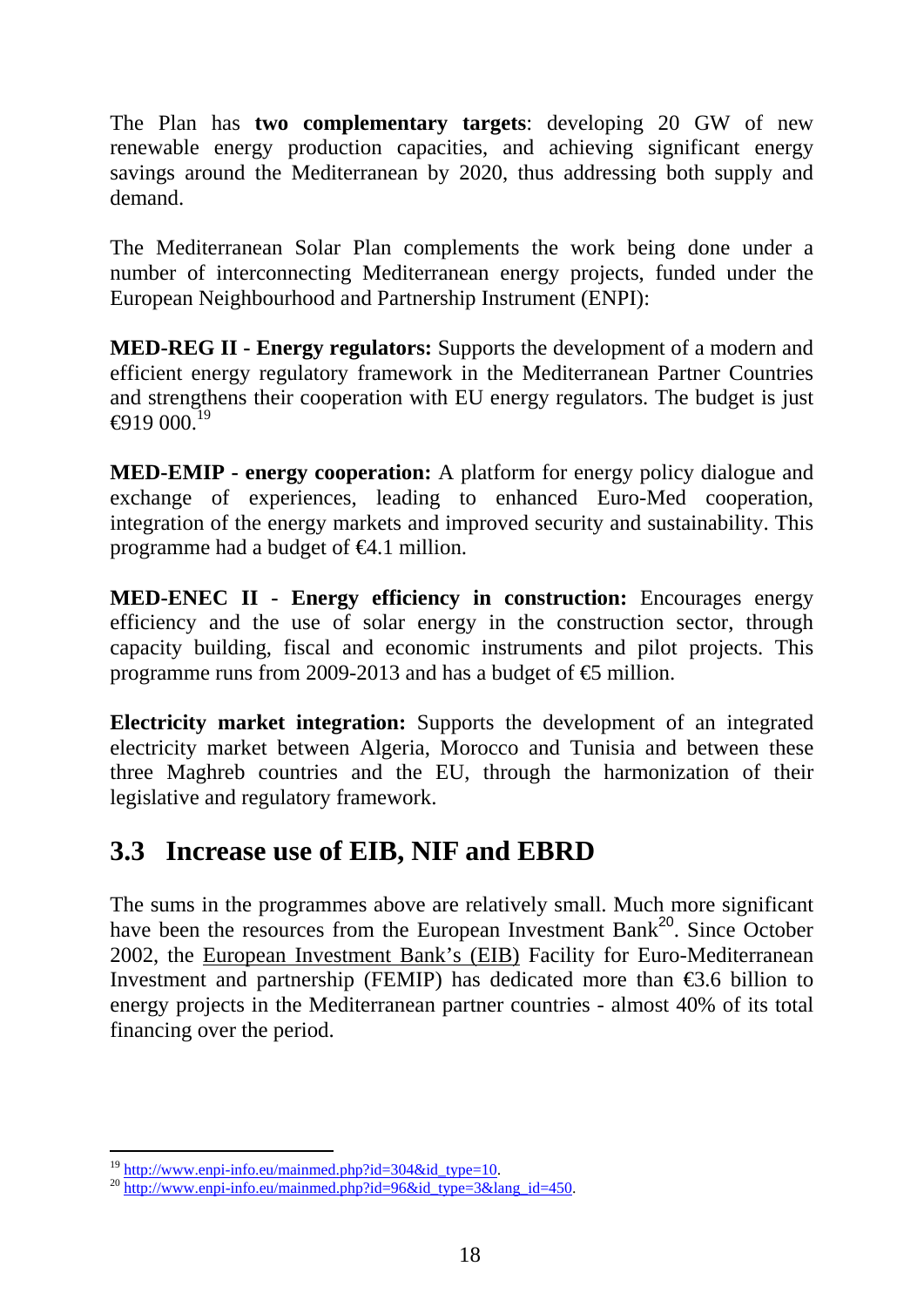FEMIP's activity in this sector aims at improving the local population's access to energy; integrating the Euro-Mediterranean energy markets; and diversifying the sources of supply, particularly through the use of renewable sources of energy.

At the FEMIP Ministerial Meeting in October 2008, the EIB was asked to play a key role in the implementation of the Mediterranean Solar Plan. This assignment was subsequently confirmed by the Euro-Mediterranean Industry Ministers at their conference in Nice in November 2008, when they called on the EIB to draw up an investment plan for the development of solar energy in the Mediterranean region. In the most recent period, renewable energies have increased their share in the EIB pipeline of operations.

This has been reinforced by the use of the Neighbourhood Investment Facility. The [Neighbourhood Investment Facility \(NIF\)](http://ec.europa.eu/europeaid/where/neighbourhood/regional-cooperation/irc/investment_en.htm) has been designed to create a "partnership" bringing together grants from the European Commission and the EU Member States with loans from European public finance institutions as well as own contributions from the ENP partner countries.

The overarching objective of the NIF is to mobilise additional investments to support the establishment of an area of prosperity and good neighbourliness involving the EU and neighbouring countries. Its strategic objectives include establishing better energy infrastructure and addressing threats to the common environment including climate change. Thus the NIF strongly supports the objectives of the MSP and serves as a key financing mechanism for MSP projects.

Since its start in June 2008 the NIF has approved 12 projects in Southern Mediterranean countries representing a total investment of more than  $\epsilon$  billion. In addition to the four ongoing projects directly related to MSP and renewable energy, five new projects in these areas were in the 2010 NIF pipeline.

European Union leaders issued a statement in March  $2011<sup>21</sup>$  saying that they want to see rapid progress on raising the ceiling for European Investment Bank lending for Mediterranean countries undertaking political reform. They also have requested that the shareholders of the European Bank for Reconstruction and Development (EBRD) should consider the possible extension of the bank's activities to countries on Europe's southern flank.

"Work should be rapidly taken forward to develop a new partnership with the region. This partnership will be founded on deeper economic integration and

<sup>-</sup><sup>21</sup> See http://www.reuters.com/article/2011/03/25/eu-northafrica-lending-idUSLDE72O1XH20110325.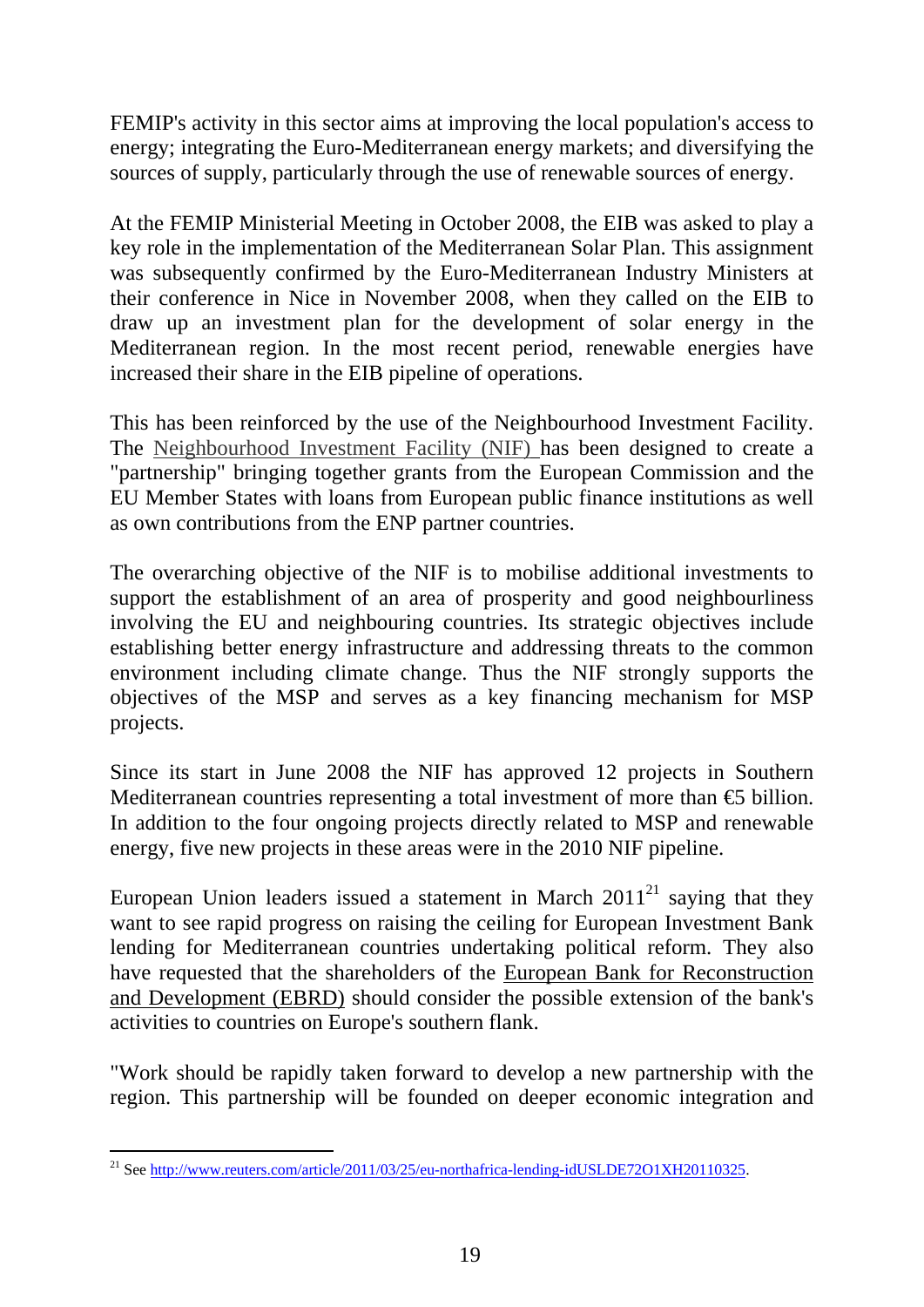closer political cooperation, and will follow a differentiated and performancebased approach," the leaders said.

There is potential here to explore the scope for major renewable energy investments. Undoubtedly, both the EBRD and the EIB could be significant sources of capital for the substantial infrastructure investments that are required. However, there would need to be clear political leadership which focused on this are as a top priority if this potential is to be realised.

### <span id="page-23-0"></span>**3.4 Post 2013 Agenda**

For the post-2013 budget period a key part of the Commission's initial proposal is that more money should be spent on the ENP. On the face of it, this is a positive step but it is hard to see where this money will come from unless the whole budget can be reformed in the ambitious manner proposed by the Commission. The document goes on to suggest that ENP funding be concentrated on five key areas:

- Transport;
- Energy:
- Environment:
- Migration;
- Border controls.

The first three of these topics all relate to the renewable energy agenda.

It is further argued that the EU budget contribution made to assist ENP countries in these areas should be designed in such a way that funding can be leveraged through the private and banking sectors, through both the European Investment Bank (EIB) and the European Bank for Reconstruction and Development (EBRD). The Commission and EIB have begun work on designing mechanisms to facilitate this but co-financing remains very complex and cumbersome. Herein lies the difficulty in combining different sources of funding for ENPrelated projects: the opportunity to do so certainly exists but EU rules and reporting requirements, together with those of the international financial institutions, make co-funding exceptionally difficult. The Commission should strive to simplify these rules in future and ARLEM should encourage the Commission to do so.

Political developments in the ENP countries, particularly the southern neighbours, during the period of negotiations on the new Multi Annual Financial Framework provide an additional justification for increased funding for ENPI. This should be closely linked to the climate change agenda and the potential for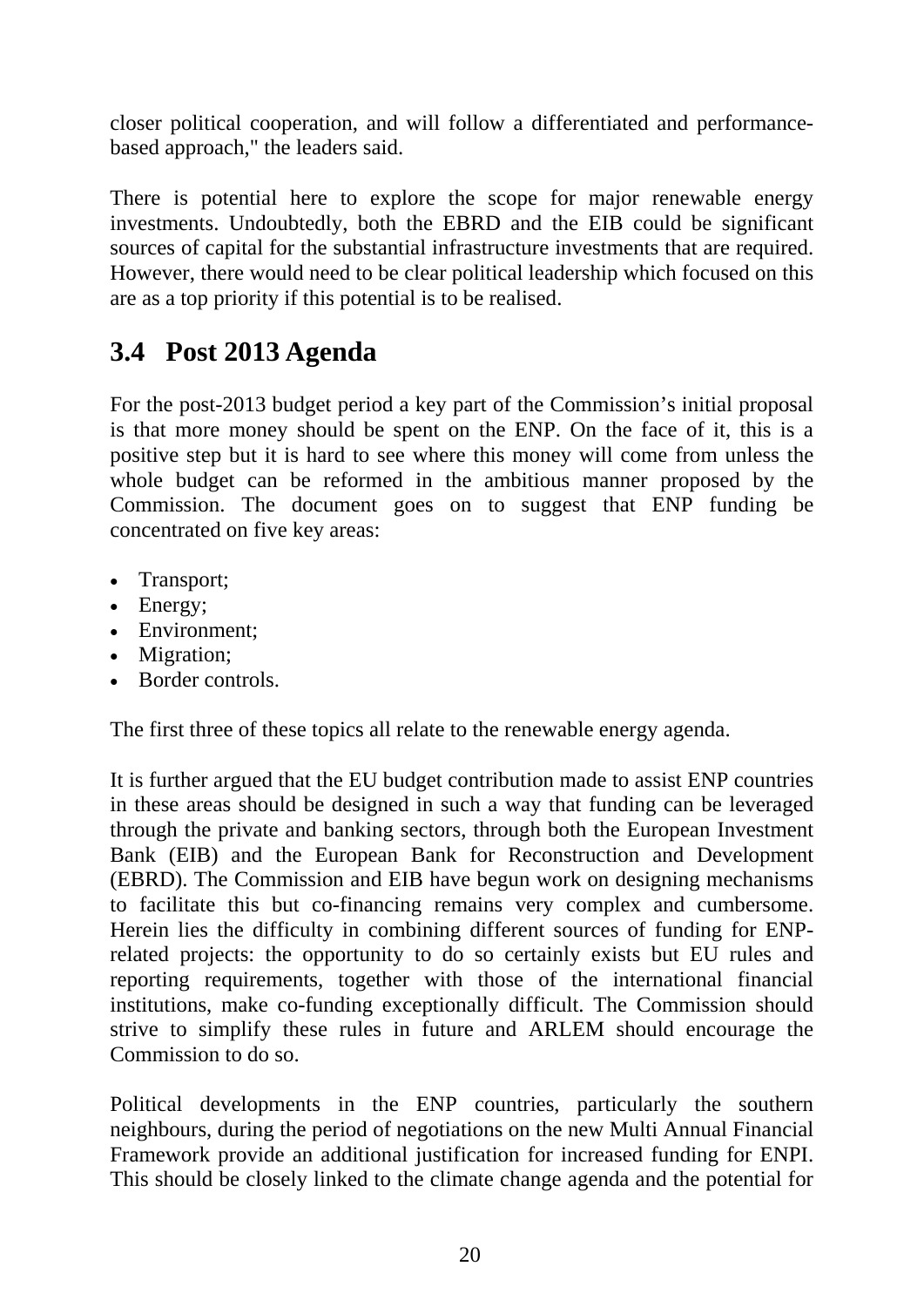renewable energies. This will be a fraught political task and it remains hard to see where funding on a massive scale could come from. The issuing of investment bonds by the European Central Bank is one idea being mooted while it would be sensible for any new programmes or initiatives to be managed by existing lenders such as the EIB, EBRD or World Bank or donors with a strong track record and a reputation for efficiency.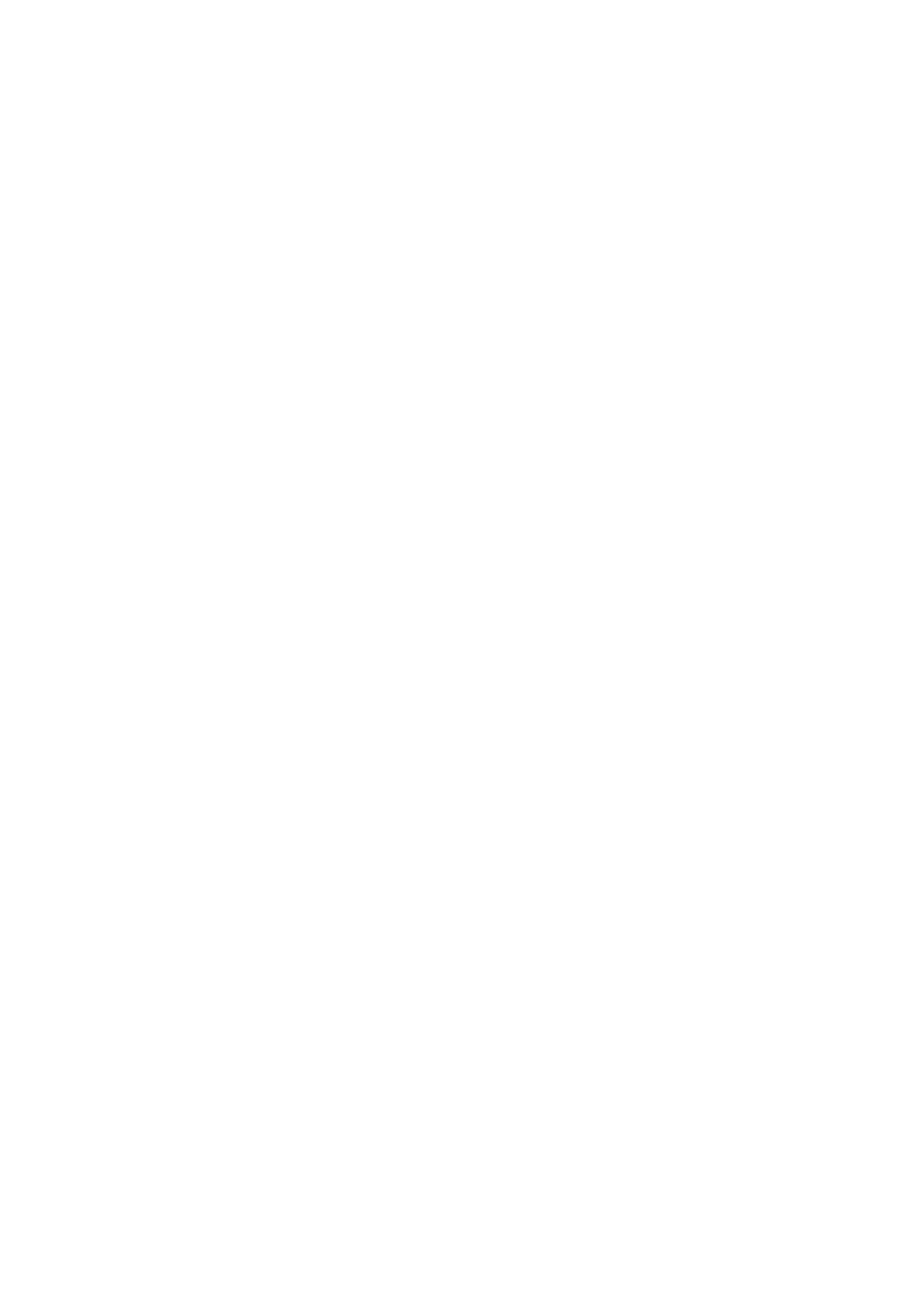# <span id="page-26-0"></span>**4. Recommendations**

Climate change and the issue of renewable energies is an absolutely strategic issue on which local and regional authorities and ARLEM should focus. It addresses one of the great issues of our age; there are potentially enormous economic opportunities available; significant private companies are interested; substantial investment would bring significant jobs to the region; projects can be geared to the specific needs of different localities; while developments can occur in a balanced way across the whole area, thereby avoiding further urban sprawl or purely coastal developments.

This report indicates some of that potential and the crucial role that local and regional authorities can and should play in the process. On climate change, there is capacity, skill and knowledge evident in cities and regions across many different parts of Europe. And there is also a real willingness to respond positively to the new openings offered by the events in the first few months of 2011.

The Union for the Mediterranean Secretariat is mandated to increase, promote and ensure the co-ordination of regional, sub-regional and transnational UfM projects. At the second plenary session of ARLEM held in Agadir, Zeynep Kaleli, on behalf of the UfM Secretariat, stated that the UfM Secretariat was "ready to receive suggestions and project proposals from ARLEM members" and further that the UfM had "a facilitating role for project funding."<sup>22</sup> In the report on renewable energy to its Sustainable Development Commission ARLEM can respond to this opportunity. In particular it can explore the following five recommendations.

- i. The potential for industrial scale renewable energy development is absolutely immense. At the heart of any such initiative would need to be major investments in solar and wind power and their accompanying infrastructure grids. However these should not just be national projects. **ARLEM could make a major contribution here. It should hold discussions with Desertec with a view to developing joint initiatives so that cities and public authorities are fully engaged with Desertec projects.**
- ii. There is the opportunity to undertake project development proposals on renewable energy, for submission to the UfM Secretariat. Following on

<sup>-</sup><sup>22</sup> Minutes of the second plenary session of the Euro-Mediterranean Regional and Local Assembly, held in Agadir, Morocco on 29 January 2011.